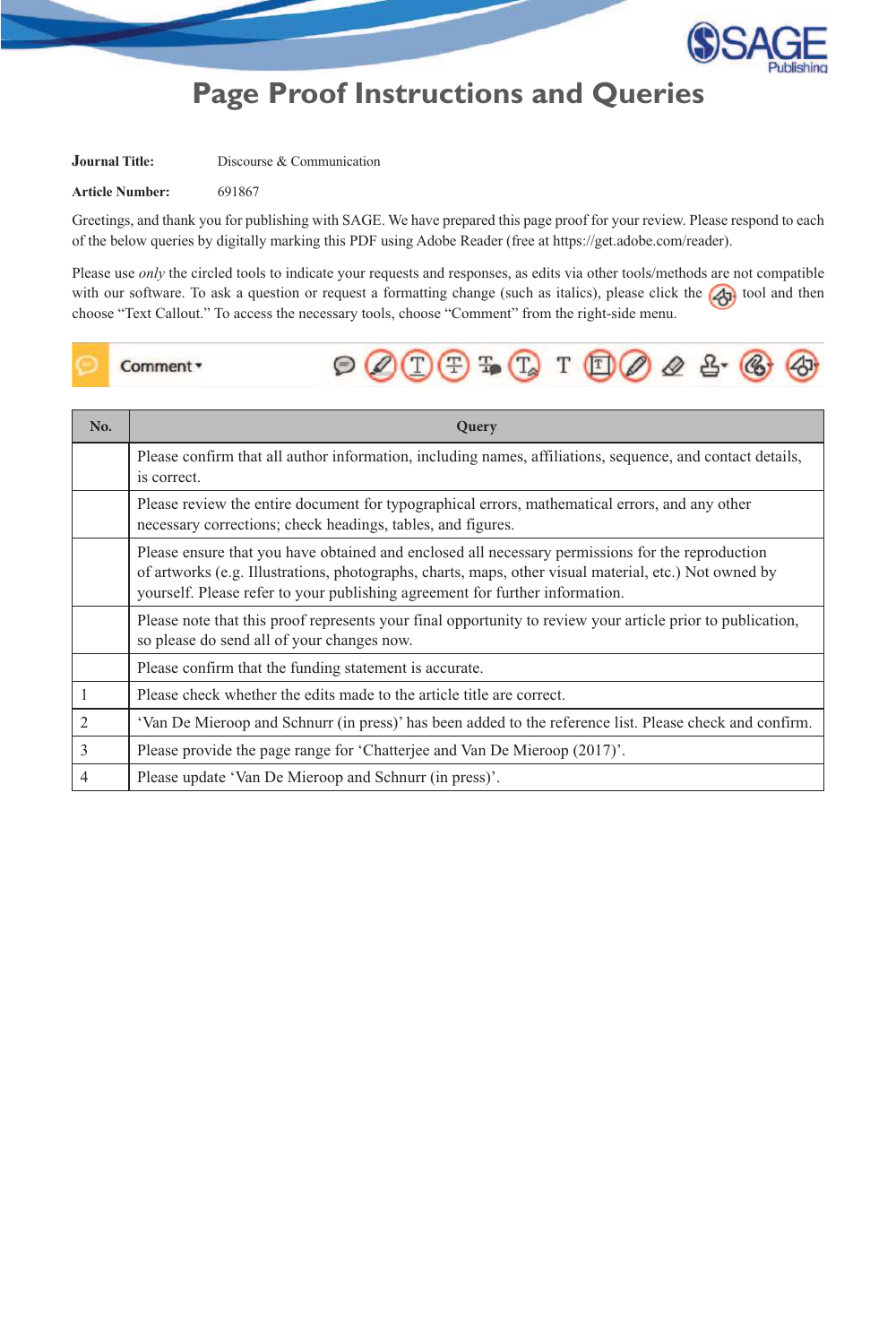#### *Article*



https://doi.org/10.1177/1750481317691867 DOI: 10.1177/1750481317691867 Discourse & Communication  $1 - 20$ © The Author(s) 2017 Reprints and permissions: sagepub.co.uk/journalsPermissions.nav journals.sagepub.com/home/dcm



**Mobilizing master narratives through categorical narratives and categorical statements when default identities**  are at stake<sub>[AQ: 1]</sub>

## **Dorien Van De Mieroop**

KU Leuven, Belgium

## **Marlene Miglbauer**

University College of Teacher Education Burgenland, Austria

## **Abha Chatterjee**

Indian Institute of Management Indore, India

## **Abstract**

In research interviews, interviewees are usually well aware why they were selected and in their narratives, they often construct 'default identities' in line with the interviewers' expectations. Furthermore, narrators draw on shared cultural knowledge and master narratives that tend to form an implicit backdrop of their stories. Yet, in this article, we focus on how some of these master narratives may be mobilized explicitly when default identities are at stake. In particular, we investigate interviews with successful female professionals from diverse geographical contexts. We found that the interviewees deal with challenges to their 'successful professional'-identities by drawing on categorical narratives or categorical statements. As such, the interviewees talk into being a morally ordered gendered worldview, thus making explicit gendered master narratives about their societies and workplaces. In general, this article shows that categorical narratives and statements can bring – the typically rather elusive – master narratives to the surface and that these can thus contribute to the narrators' identity work.

#### **Corresponding author:**

Dorien Van De Mieroop, Department of Linguistics, Faculty of Arts, KU Leuven, Blijde Inkomststraat 21, P.O. Box 3308, 3000 Leuven, Belgium.

Email: dorien.vandemieroop@arts.kuleuven.be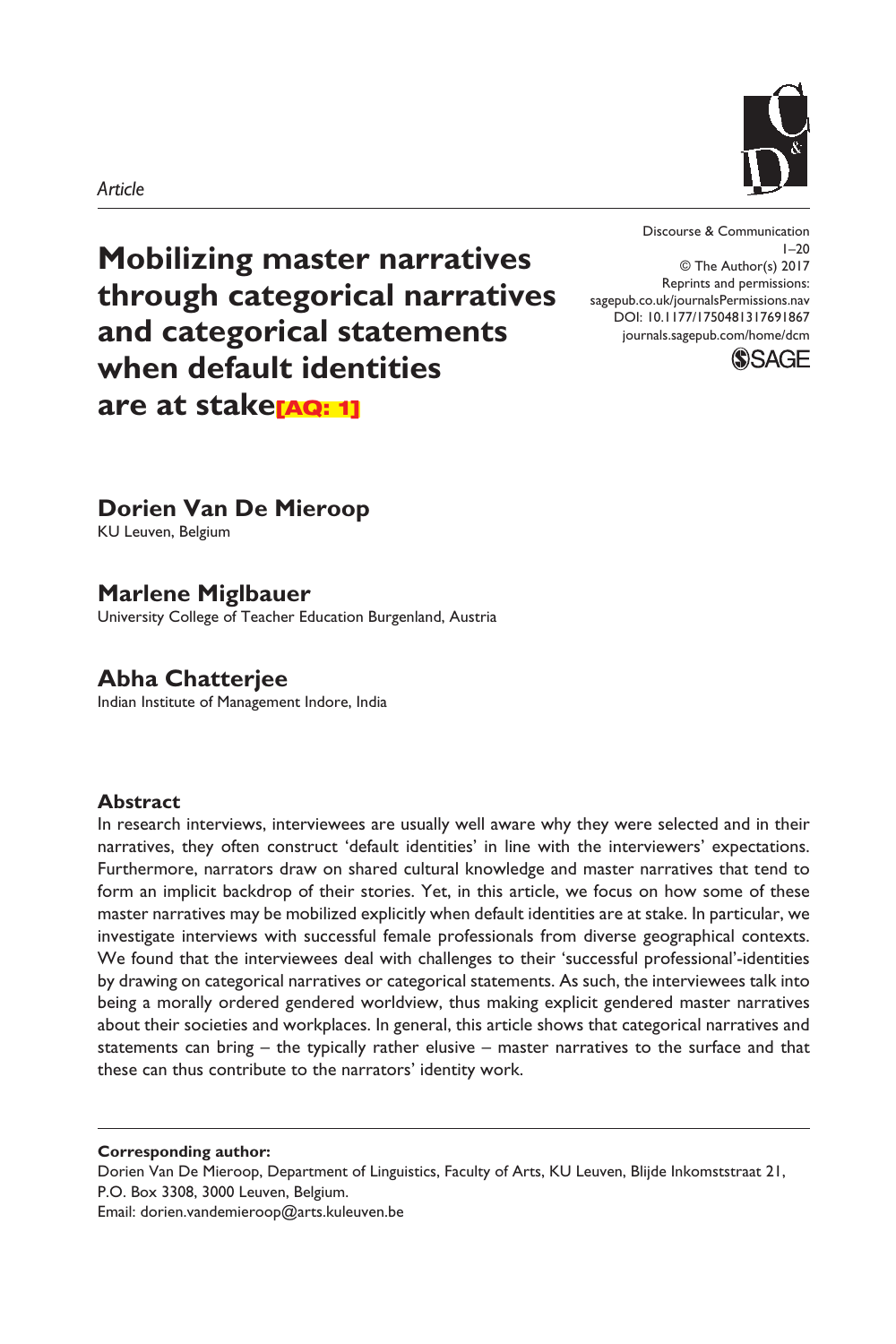#### **Keywords**

Belgium, 'big D' Discourse, categorical narrative, categorical statements, category-bound activities, Croatia, discourse, discourse analysis, gender, generic 2nd person pronoun, generic narrative, identity, India, master narratives, narrative analysis, research interviews, story type, storytelling, workplace

### **Introduction**

A decade ago, the 'centrality of narrative as a privileged locus for the negotiation of identities' was already widely accepted (De Fina et al., 2006: 16), and research that illustrates how telling stories, in particular narratives of personal experience, forms an 'important means by which we communicate this sense of self and negotiate it with others' (Linde, 1993: 3) is vast. From the currently generally accepted social constructionist perspective in discourse analysis, identity is regarded as a construct that interlocutors talk into being in every single stretch of talk and it is pluralized, as interlocutors can construct a wide variety of locally emergent identities. In spite of this endless potential, narrators typically construct not just *any* identity: when telling a story, narrators tend to present themselves as good people 'who behave[s] correctly' (Linde, 1993: 31). Constructing such good identities may require extensive discursive work. For example, narrators' identities may be challenged by other interlocutors who are present in the storytelling context, as has been extensively illustrated for collaborative tellings (see Georgakopoulou, 2007). Of course, this may also be the case in narratives that are obtained through research interviews, which we regard as 'interactional events' instead of as 'artificial social encounters' (De Fina, 2009: 237). This not only means that we incorporate the contributions of the interviewers into our analyses – as these form a crucial part in the process of the construction of meaning (Holstein and Gubrium, 2003) – but also that we take the implications of the research interview as a sociocultural practice into account.

In particular, this implies that it is important to realize that interviewees are usually well aware why they were selected for a research interview and that this already makes relevant certain identities that interviewees often orient to, in one way or another, in the interview itself (Van De Mieroop, 2011). These can then be considered the 'default identities', as they are generally recognized as being relevant to a particular context and participants in talk are normatively expected to orient to them (Richards, 2006: 60). Just like in other, 'real world'-contexts such as the classroom or the medical practice, participants more often than not tend to construct such default identities (e.g. teacher or pupil). It is of course important to note that these should not be regarded as monolithic, fixed identities, but instead they are highly personal constructions which interlocutors may shift in and out of in relation to the local interactional context, while they may simultaneously engage in many different kinds of other identity work. Nevertheless, we argue that also in research interviews, in which participants are not only expected to enact certain discourse identities (Zimmerman, 1992) – namely, that interviewers ask questions and interviewees answer these – the interlocutors also orient to particular default identities on the situated or transportable identity level (Zimmerman, 1992). These identities are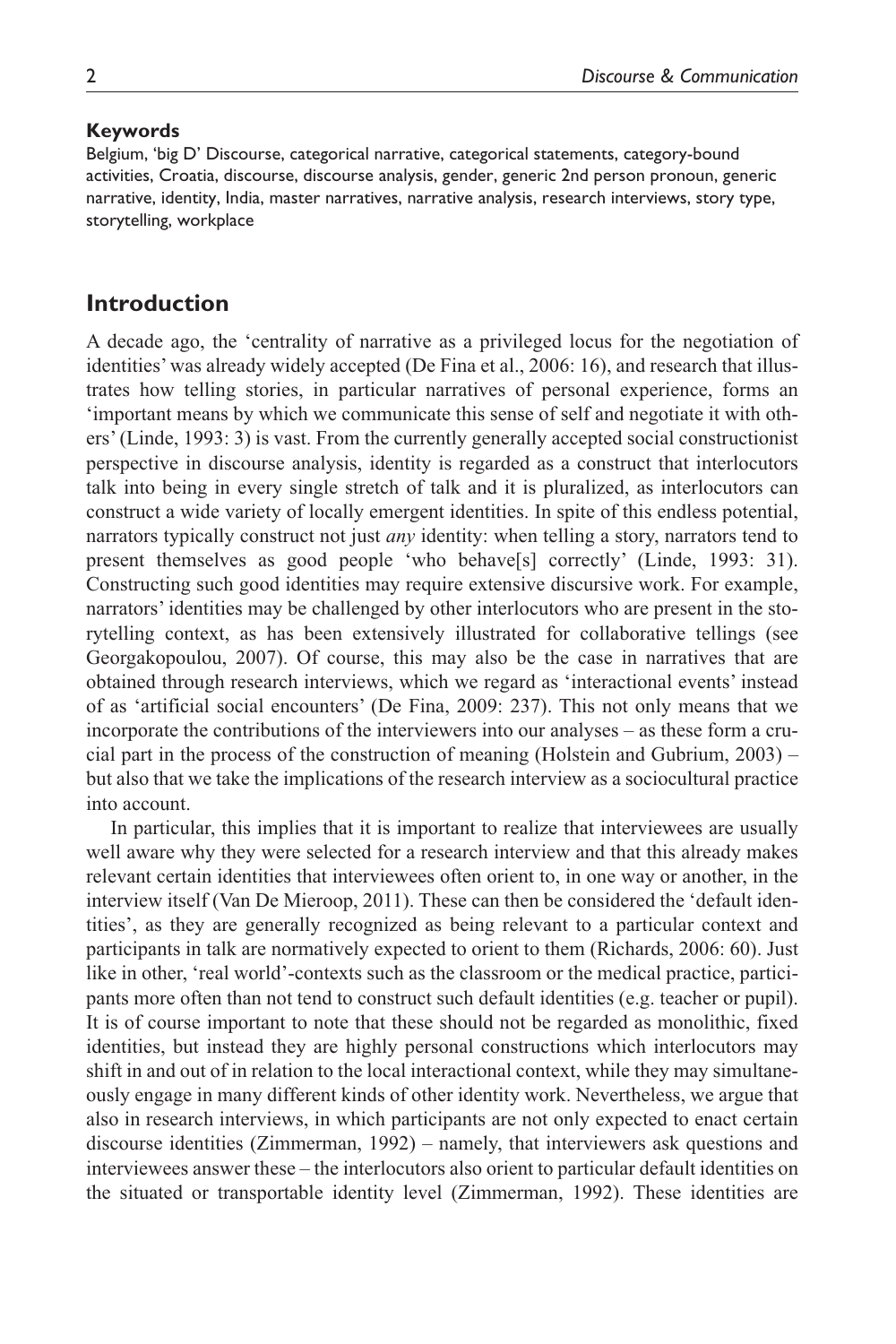usually somehow made relevant prior to the interview, sometimes even in the form of an explicit account of why the interviewee was selected, as well as during the interview due to the interviewers' identity projections upon the interviewees. And just like a teacher's professional identity may be undermined when a pupil questions the teacher's expertise, an interviewee's default identity may be challenged by the interviewer. In this article, we particularly focus on such cases in which the interviewees' default identities are at stake.

Of course, there are many ways in which such identity challenges can be dealt with by interlocutors, but we focus on one particular tendency that we found in our data, namely, that interviewees explicitly mobilize master narratives in their stories. As research has shown, narratives are not only embedded in their local, interactional context, but also within the wider, sociocultural context. When formulating a story, narrators 'situate that experience globally' by drawing on cultural knowledge (Schiffrin, 1996: 168), which, among others, includes master narratives or 'big D' Discourses. These can be defined as 'socially accepted associations among ways of using language, of thinking, valuing, acting, and interacting' (Gee, 1999: 17). Of course, master narratives should not be regarded as deterministic ideologies (Kiesling, 2006: 266), as they can change, be challenged and countered (Andrews, 2004). Furthermore, what is – and is not – regarded as *socially* accepted is a matter of local negotiation, as different social groups may consider particular ways of thinking as generally accepted, while other groups may not. Hence, making a '*tout court* distinction' between what is a master narrative and what is a counter-narrative is often quite difficult (Bamberg, 2004: 353) and it tends to be an etic, rather than an emic, endeavor (Clifton and Van De Mieroop, 2016).

Such master narratives are often quite elusive, as they are considered as the shared backdrop against which narrators sketch their stories but which is rarely made explicit in the interaction itself. This is why various means to tap into these generally shared ways of thinking about the world have been suggested (see for example, De Fina, 2013; Georgakopoulou, 2013). However, in our dataset, we observed that narrators regularly made their ways of interpreting how the world works explicit. This not only offered an interesting insight into the ways in which interlocutors constructed these discourses and how they related them to the local interaction, but it also struck us (1) that this tended to happen at moments during which the interviewees' default identities were challenged and (2) that these master narratives were formulated as categorical narratives and categorical statements. In this article, we aim to explore in detail how these master narratives are mobilized in the interviewees' stories and how they function in the local interviewing context. For this, we draw on a geographically widespread, yet thematically similar, dataset of interviews that is described in the following section, after which we present detailed analyses of a few selected extracts.

## **Data and method**

The data for this article comprise 36 semi-structured interviews with women employed in top positions in various organizations. Central themes of all these interviews, which were initiated by the interviewers in the course of the interactions, were the interviewees' professional success as well as, and in relation to, the fact that they were women. The interviewers probed for these topics by asking for the interviewees' views on women in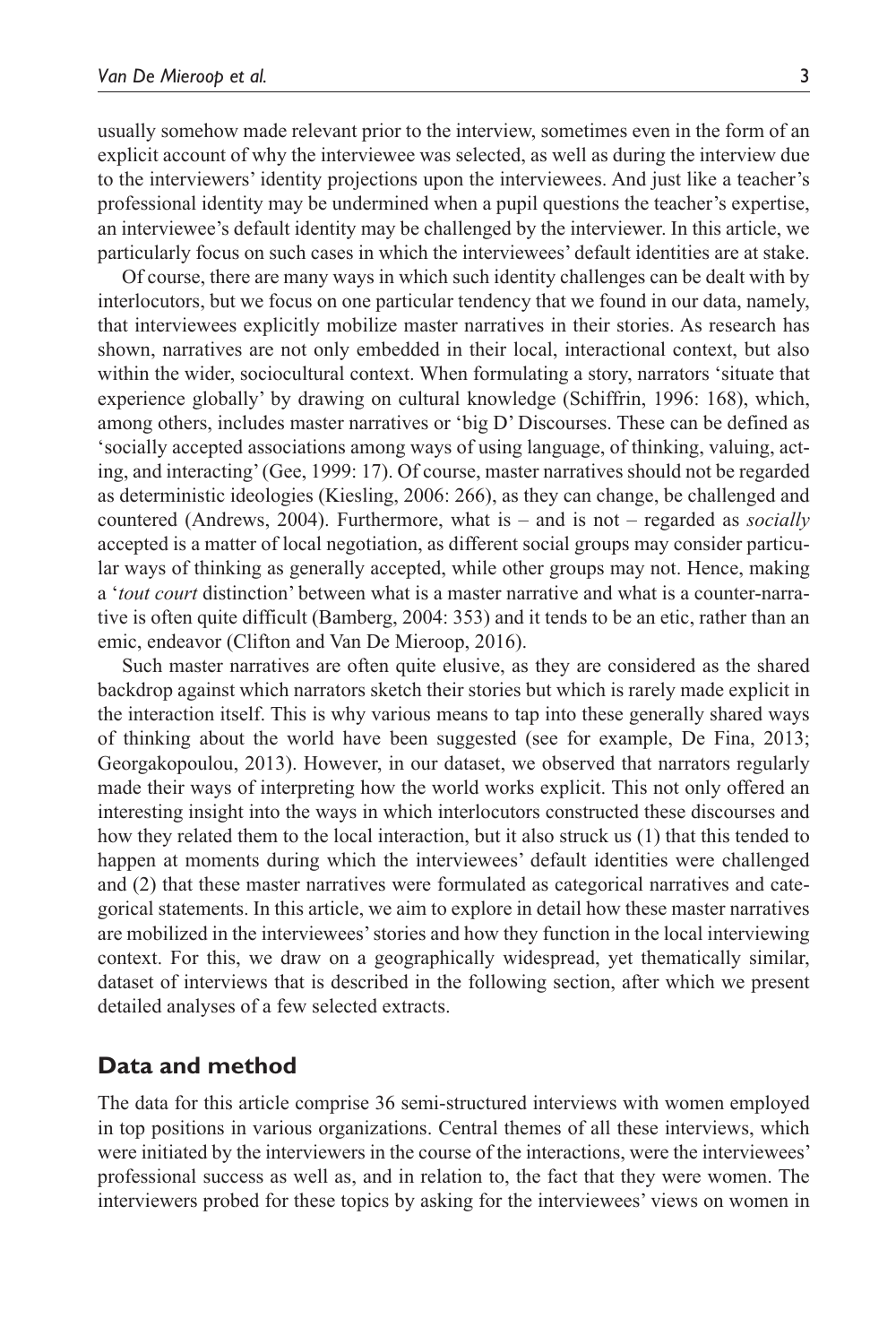the workplace in general, as such typically eliciting argumentative discourse, while also inquiring about their personal experiences related to this topic, which typically resulted in the formulation of various types of narratives.

The interviews were conducted over the last 9 years in three different geographical contexts, namely, in Croatia, India and Belgium.<sup>1</sup> Even though it is clear that these three datasets cannot be considered as globally representative at all, the similarity of the strategies with which the interviewees from these different contexts, each with different societal norms, deal with these identity challenges, illustrates that the phenomena we discuss in this article are not unique for one particular social context. The language of the interviews was English, except for the Belgian data which are in Dutch. All the interviews were transcribed using conversation analytic transcription conventions (Jefferson, 1984).

We analyzed these interviews using narrative analysis from an interactional sociolinguistic perspective (cf. De Fina and Georgakopoulou, 2012). As mentioned in the introduction, in these preliminary analyses, we paid particular attention to investigating these research interviews as interactions, thus incorporating a critical scrutiny of the formative role of the interviewer in this socio-communicative event (Van De Mieroop and Clifton, 2014).

In this article, we present fragments that were selected from three interviews, which we briefly discuss in more detail here:

- Interview 1 was conducted in Croatia in 2007. The interviewee was in her early 30s and had been working in the business field since her graduation. At the time of the interview, she was the only high-ranking female employee in the company and she was also the first one who had managed to climb the career ladder as high in this organization. In the interview, she focuses a lot on her paving the way for younger female employees and the effort it has taken to reach that position and, above all, to be taken seriously in this male-dominated world.
- Interview 2 was held in India in 2013. The interviewee was in her 40s and she had worked at various (quasi-)governmental institutions before joining a high status educational institute where she held a senior position in administration. This is quite exceptional for a woman, as the workforce in India for high-skilled jobs is still strongly male dominated (for more details, see Chatterjee and Van De Mieroop, 2017; Sehgal et al., 2013). Importantly, the interviewee relates that she had to resign from one of her earlier jobs because she was verbally harassed after she had refused to comply with her male boss' orders.
- Interview 3 took place in Belgium in 2011. The interviewee was in her early 40s and was a high-level employee of an international company in the financial domain, which she describes as a 'man's world'. As is also discussed in the interview, only few women make it to the level the interviewee is at and this becomes a focal point in the discussions in the interview.

## **Analyses**

## *Introduction: Constructing default identities*

In the course of these interviews, the interlocutors construct many different identities. In this article, we focus on one of these, namely, the construction of the interviewees as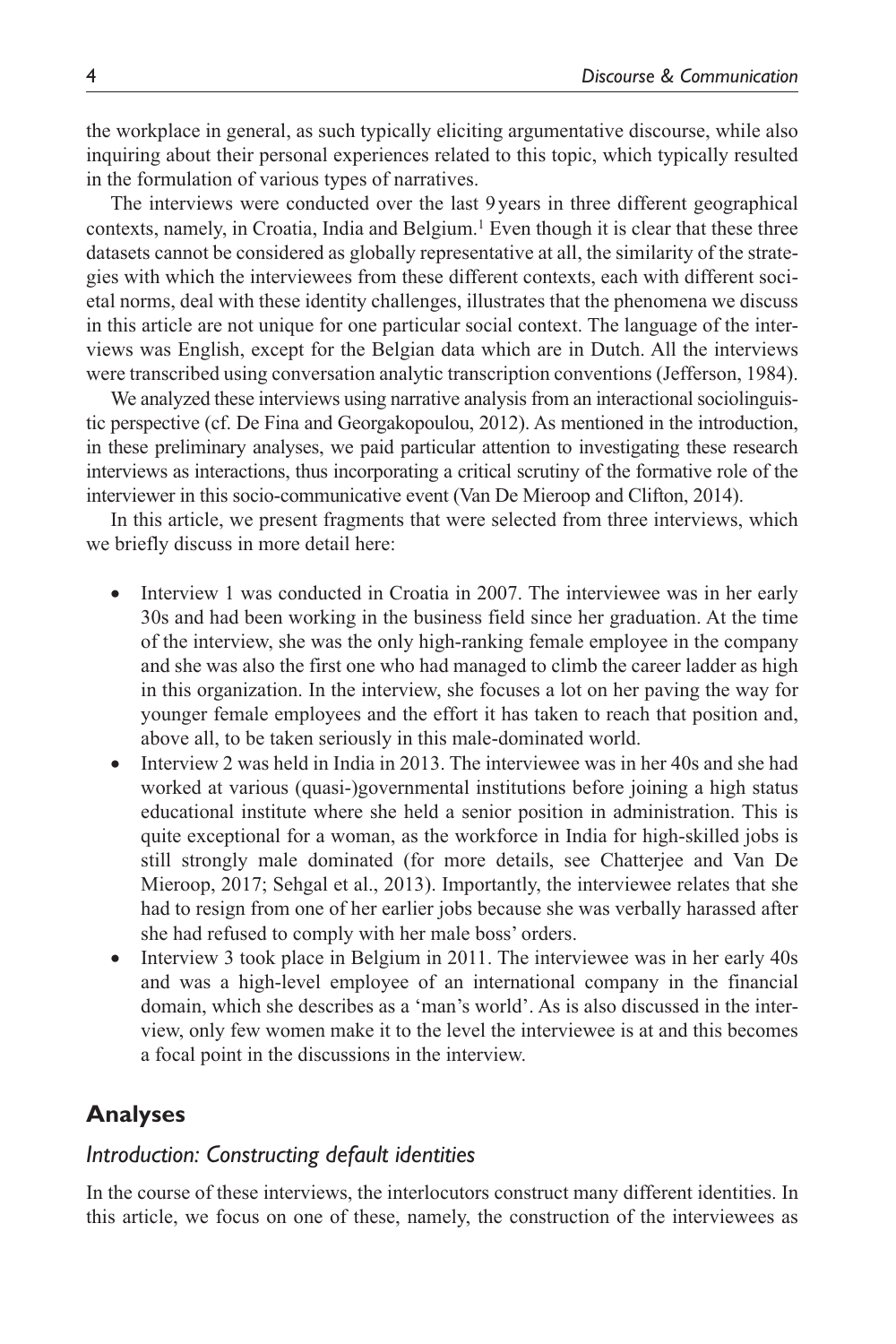good and successful professionals. In this case, these 'successful professional'-identities were actually projected upon the interviewees because of the specific context of the research interview, in which they knew their success had been a criterion for their selection. Hence, this aspect of the interviewees' identities was often made relevant from the start and it remained prevalent throughout the interviews. As this is not the main focus of our article and for reasons of space, we only briefly illustrate the construction of these default identities here.

In most interviews, the 'successful professional'-identities were talked into being when the topic of the interviewees' recruitment was discussed. We found that many interviewees highlighted the strict and extremely competitive selection process they went through, often by drawing on the rhetoric of numbers (e.g. how many applicants there were, how long the selection process took). As such, as the ones who got selected, they present themselves as belonging to the absolute top of their professional field. Even when they keep their recruitment stories quite factual, as interviewee 1 does, indirect references to excellence are made:

Extract 1 – Interview 1 – Croatia

|    |       | 13 IR And eh how did you get the job?                                         |
|----|-------|-------------------------------------------------------------------------------|
|    | 14 IE | Eh I started to work here eh seven years ago (1.8)                            |
| 15 |       | ehm they had eh it was a career day (.) event in eh the university of economy |
| 16 |       | and ehm they (.) [company name] came there and presented (.) themselves       |
|    |       | ((6 lines omitted about career days))                                         |
| 23 |       | so it's kind of a good way to for for raising awareness of s- some company    |
| 24 |       | and you know good eh opportunity to acquire the best students in the          |
| 25 |       | generation (.) so they came over there and had a presentation                 |

Interviewee 1 started working in the company as an intern while she was still in college. Of course, competition for obtaining an internship may not be as fierce as for getting a top job, so it is not surprising that her answer to the interviewer's question (line 13) comprises a rather factual sounding 'chronicle' that contains an enumeration of 'chronologically and spatially ordered events' (De Fina, 2009: 246). Yet, she briefly interrupts this chronicle-format to insert a general positive evaluation of 'career days'. Significantly, she closes this evaluation by saying that a career day is a 'good eh opportunity to acquire the best students in the generation' (lines 24–25). As such, she establishes an implicit link between herself and 'the best students', thus indirectly attributing excellence to herself – in spite of the fact that she initially 'only' got an internship at this company.

In some cases, the interviewers almost immediately initiated face-threatening topics, for example, about problems at work, thus leaving almost no room for the construction of the default identity of the successful professional. Interview 2 is a case in point. The interview starts with a discussion of the importance of a good professional atmosphere. In the initial line of the following extract, the interviewer probes for any changes in this atmosphere (cf. 'this', line 39), thus initiating a stepwise topic shift to work-related problems. Yet, before actually answering this question, the interviewee presents herself as a valuable employee whose professional contribution was above average: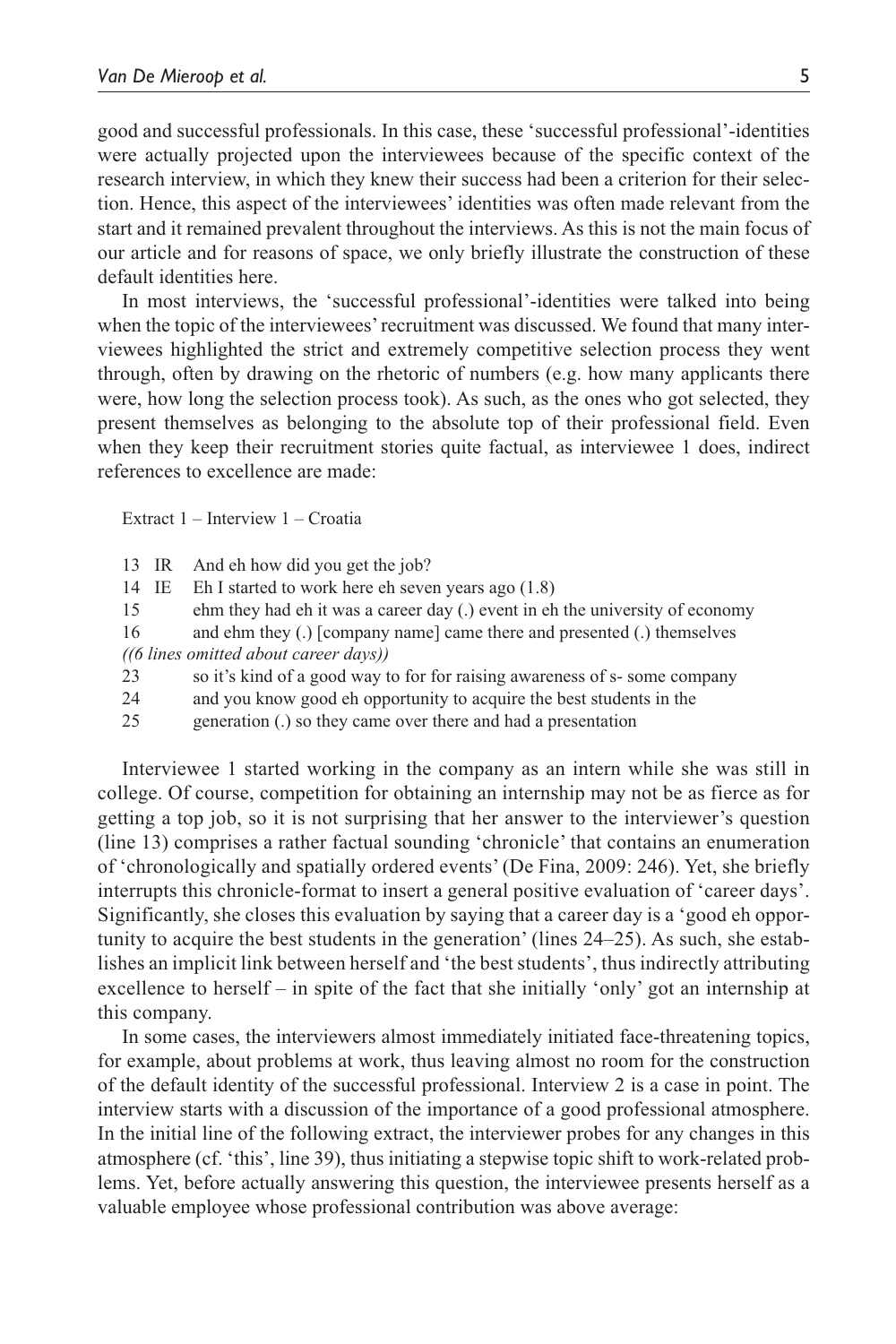#### Extract 2 – Interview 2 – India

|    | 39 IR $\leq$ And did you find that something affected this: (.)             |
|----|-----------------------------------------------------------------------------|
| 40 | e:rm while you were working there?                                          |
| 41 | IE Yes, (.) (it did definitely). Initially, everything was nice.            |
|    | $(5$ lines omitted with a discussion of the length of this initial period)) |
| 47 | e:: r(.) everything was fine (.) till say one and a half years              |
| 48 | the person who took my interview                                            |
| 49 | >the person who selected me                                                 |
| 50 | and the person under whom I was working                                     |
| 51 | .h they were very happy with my work $(.)$                                  |
| 52 | the way I was working, with the honesty, with $(.)$ say $(.)$               |
| 53 | $\gg$ my qualification was also good so definitely                          |
| 54 | I was contributing more to the work << hh.                                  |
| 55 | so everything was fine.                                                     |

In line 41, the interviewee starts her answer by confirming the change in atmosphere by means of the affirmative particle 'yes' and a boosted confirmation ('definitely'). She then seems to embark on the orientation phase of a narrative of personal experience (Labov and Waletzky, 1966) about this change, as she sets up a contrastive time frame by the temporal markers 'initially' (line 41) versus 'till' (line 47). In line 41, she emphasizes the positive nature of the initial situation by the repeated extreme case formulation (Pomerantz, 1986) 'everything' (lines 41 and 47). Then, in the middle of line 47, one could assume that the orientation phase reaches its end and the story will now move to the complicating action, as suggested by the time indication ('till say one and a half years', line 47). However, the interviewee sidesteps and introduces a number of people<sup>2</sup> (lines 48–50) with relatively powerful positions in the organization, as the three relative clauses indicate, thus stressing their importance. She then factually states by means of a boosted positive adjective ('very happy', line 51) that these people evaluated her way of working positively (lines 51–52). She continues with a boosted ('definitely', line 53) evaluation of her work, which is implicitly comparative ('contributing more', line 54). As lines 53 and 54 are not formulated in a parallel way with the previous lines (namely, preposition + noun; for example, 'with my work', lines 51–52), this utterance does not fit into the 'evaluation-by-others'-format and so it can be considered as a self-evaluation. Possibly due to the face-threatening nature of this positive self-evaluation, this sentence takes the form of a rush-through, after which the general evaluation – already formulated in lines 41 and 47 – is repeated as a conclusion to this part of her answer (the follow-up is discussed in extracts 3 and 4).

So in this fragment, the interviewee inserts a preliminary to her actual answer in which she sketches the situation prior to the changes. This sketch contains a thricerepeated positive general evaluation (lines 41, 47 and 55) and positive evaluations of her work by others and by herself. As such, the interviewee explicitly constructs her default identity as an excellent professional. Overall, we observed that such identity work was prevalent in our data – even though to greatly varying extents, compare extract 1 with 2 – and that these identities of successful and hardworking professionals can be considered as default ones in our dataset.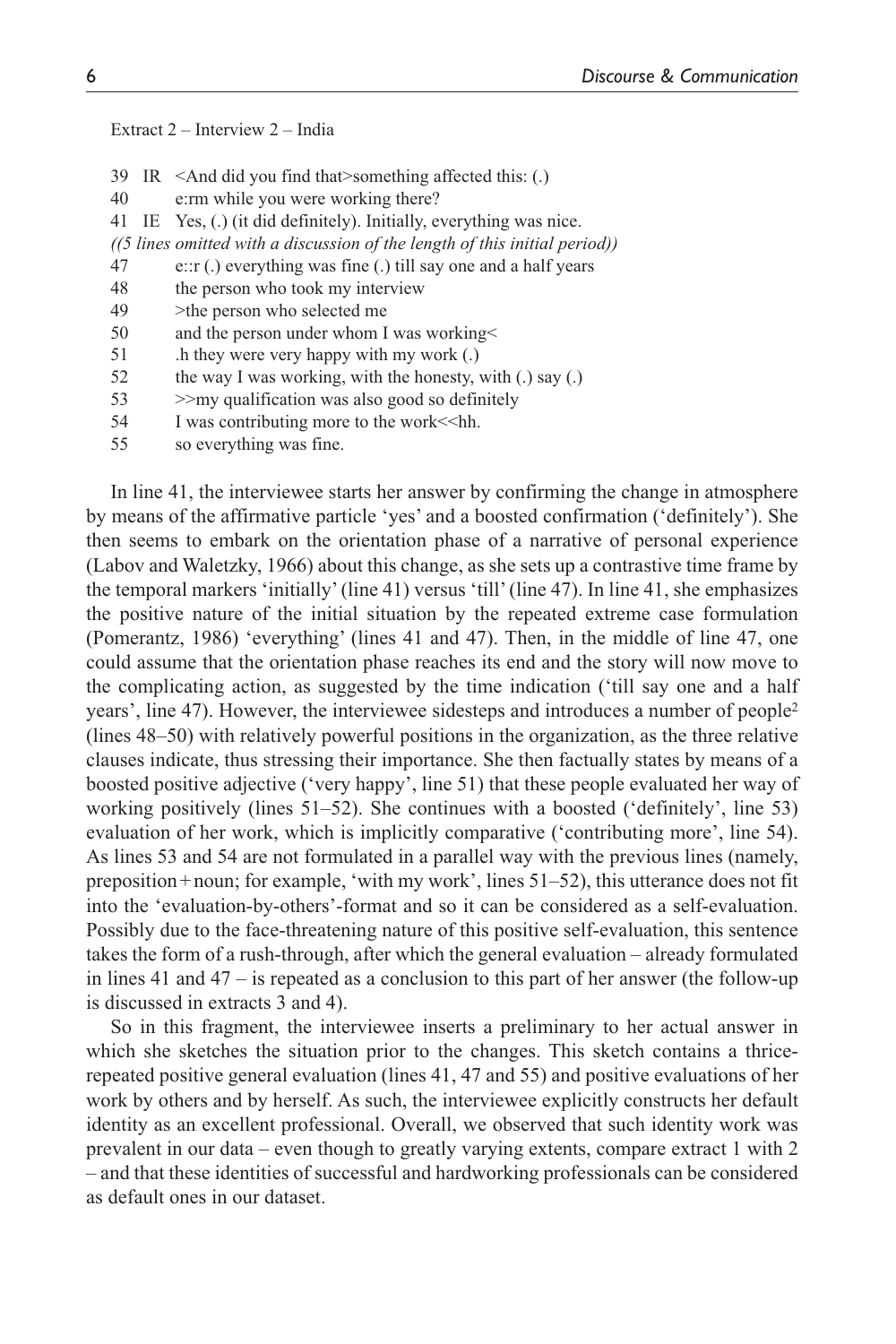## *Default identities at stake*

Importantly, at some points in the interview, these default identities were challenged, and this happens mostly after probes by the interviewers, which may be fairly direct (cf. extract 5) or quite indirect, as in the preceding extract. We now first discuss the follow-up of the latter extract, after which we focus on extracts from the two other interviews. In this section, we will demonstrate how the interviewees drew on, respectively, a categorical narrative and categorical statements to tackle challenges to their default identities and as such talked into being master narratives, in these cases relating to gender.

*Categorical narrative.* As interviewee 2 had to resign from her workplace, the question in line 39 (extract 2) clearly challenges the interviewee's identity as a good professional, which also explains why she explicitly constructed this default identity as a preliminary to the main events of her story (cf. discussion above). In extract 3, the story moves into the complicating action about changes in the professional atmosphere:

Extract 3 – Interview 2 – India

|    | 56 IE But Tthen (.) the chairs changed you can say.        |
|----|------------------------------------------------------------|
| 57 | The person who interviewed me left the institution,        |
| 58 | so: then there was somebody else who came in his position. |
| 59 | Now the main problem what (.) was (.) with him was,        |
| 60 | if: a lady is more qualified < than the male,              |
| 61 | and she is junior to you,                                  |
| 62 | so that male cannot bear the fact that she is a lady.      |
| 63 | she is more qualified, she knows, she has                  |
| 64 | more knowledge (.) so that's what hurts the ego of a male. |
| 65 | So once they get this thing in their mind (.)              |
| 66 | whether what your work is, whether how honest you are,     |
| 67 | whether that lady is respecting you, $\hat{\Gamma}$ still, |
| 68 | they $\hat{\uparrow}$ will (.) not (.) tolerate you (.)    |

In the first line of this extract, the contrastive conjunction ('but'), the time indication ('then') and the use of the simple past indicate that the story now proceeds to the complicating action in which the interviewee describes a change in staff (lines 56–58) and an announcement of a problem (line 59). In these initial four lines of the extract, the interviewee clearly frames her story as a narrative of personal experience (Labov and Waletzky, 1966) that typically focuses on the recounting of events that happened to her as a story protagonist (viz. 'me', line 57) vis-a-vis a specific antagonist (viz. 'him', line 59). However, as soon as the story's complicating action arrives at the climax and her identity as a good professional is at stake, the interviewee pauses, reformulates ('what (.) was (.)', line 59) and makes substantial alterations to the story format. As we see in the subsequent line, she changes the storyworld characters to 'lady' and 'male', shifts the verb tenses to the simple present and also describes a more general state of affairs instead of a series of events that culminate in a story climax. These shifts are emblematic for a change in story type, thus clearly abandoning the canonical 'narrative of personal experience'-format.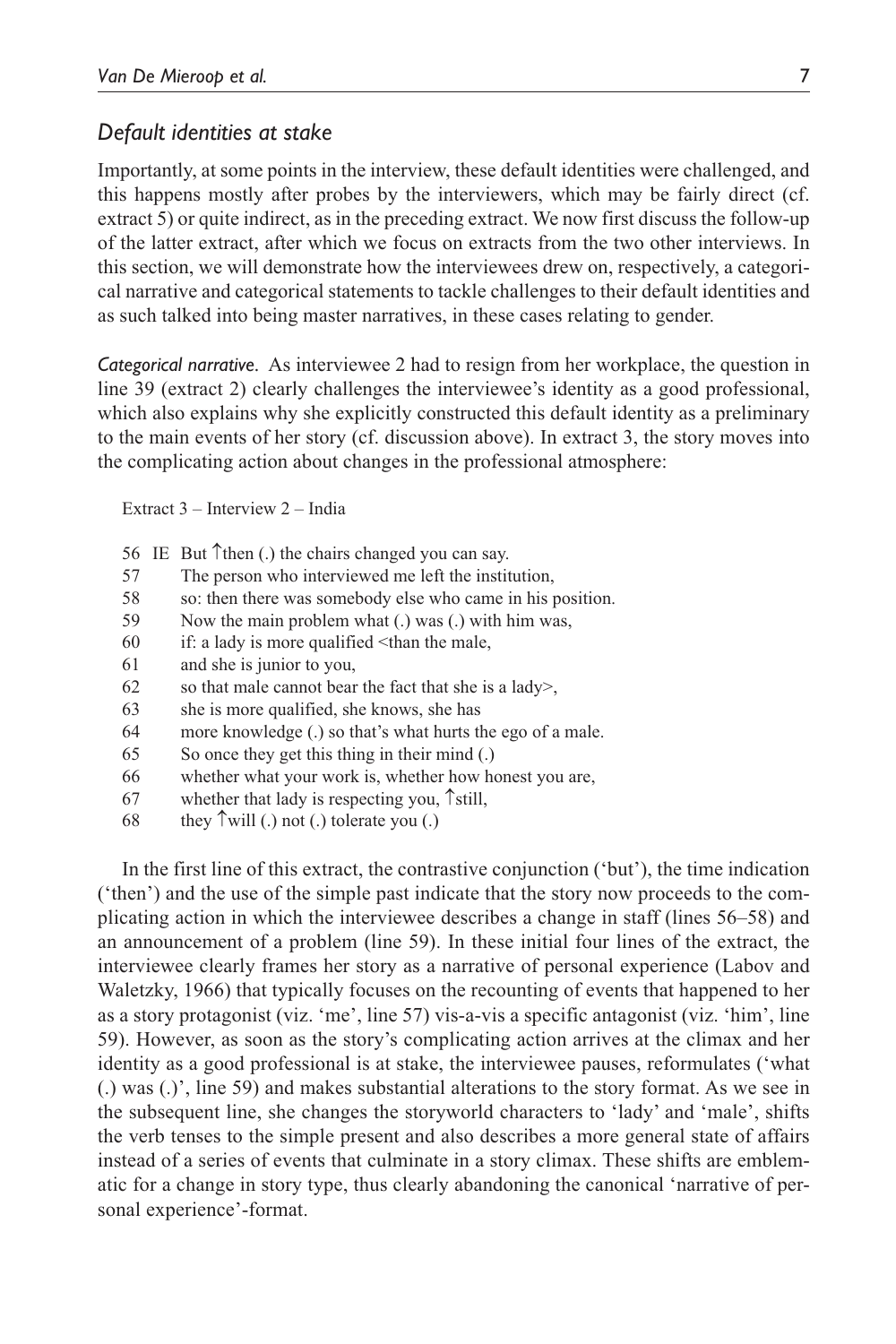The story type that is employed here could be labeled as a 'generic narrative', which 'claims typicality' and is linguistically characterized by features such as the use of generalized actors and the general present, which signals a repeated state of affairs (Baynham, 2006: 383, 388). Yet, an important difference with the generic narrative is that in this case, the generalized actors are categorical and dichotomous, as they are identified on the basis of their opposing gender. Moreover, these categories are constructed as having moral implications in various ways. First, while men are denominated by their biological gender term, namely 'male', women are referred to by the term 'lady'. This immediately sets up a contrast between the two genders, since – instead of using the neutral terms 'men' and 'women' – by this lexical choice, the interviewee reduces the 'males' to their physical and biological features, while she implicitly attributes positive and refined qualities to the 'ladies'. Second, the interviewee explicitly attributes positive professional characteristics to the women, which are often repeated and thus receive more emphasis (lines 60, 63–64 and 66–67). This is contrasted to the attribution of negative characteristics to men (lines 62, 64 and 68), of which the conclusion receives emphasis, both through the rising prosody of 'will', as well as through its slow pace due to the repeated insertion of pauses (line 68). Third, it is also important to note that in the course of the discussion, the men are increasingly presented as a group, referred to by means of the third person plural pronoun 'they' (lines 65 and 68), while the 'lady' is first referred to by means of the single 3rd person pronoun 'she' (lines 61–63) and, later on, by the generic 2nd person pronoun 'you' (lines 66 and 68), which we discuss in more detail below. Given this contrast between a collective group (for the men) versus a single person (for the women), the latter are presented as more vulnerable.

In the next 45 lines, the interviewee continues with a generalizing description of the typical actions of men, from which we select one short extract here:

Extract 4 – Interview 2 – India

| 95  |     | IE That is what happens at work $\downarrow$ place.                   |
|-----|-----|-----------------------------------------------------------------------|
| 96  |     | They (.) harass you in $\leq$ each and every thing $\geq$ .           |
| 97  |     | Whatever you $\uparrow$ do (.) they say that it's $\downarrow$ wrong. |
| 98  |     | (2.8)                                                                 |
| 99  | IE. | They keep on telling everybody,                                       |
| 100 |     | that she has done this wrong, she has done that wrong.                |

This extract illustrates that the interviewee uses a generic perspective for references to the place ('workplace', line 95) and the actions, for which she consistently uses extreme case formulations, both for the objects ('each and every thing', line 96; 'whatever', line 97) and for the people involved ('everybody', line 99). The marked prosody of a number of words (lines 95 and 97), as well as the higher speaking volume (lines 96 and 100), the slower speaking pace (line 96) and the pauses (lines 96–98) all give this extract an emphatic character.

Overall, in these extracts from interview 2, we saw an important shift from a narrative of personal experience in which a personal perspective is adopted (mainly in extract 2) to a more generic perspective, in which the agents have become 'generalized actors' identified on the basis of dichotomous gender categories. Throughout extracts 3 and 4, the lexically marked opposition 'the lady' versus 'the male' for these categorical protagonists and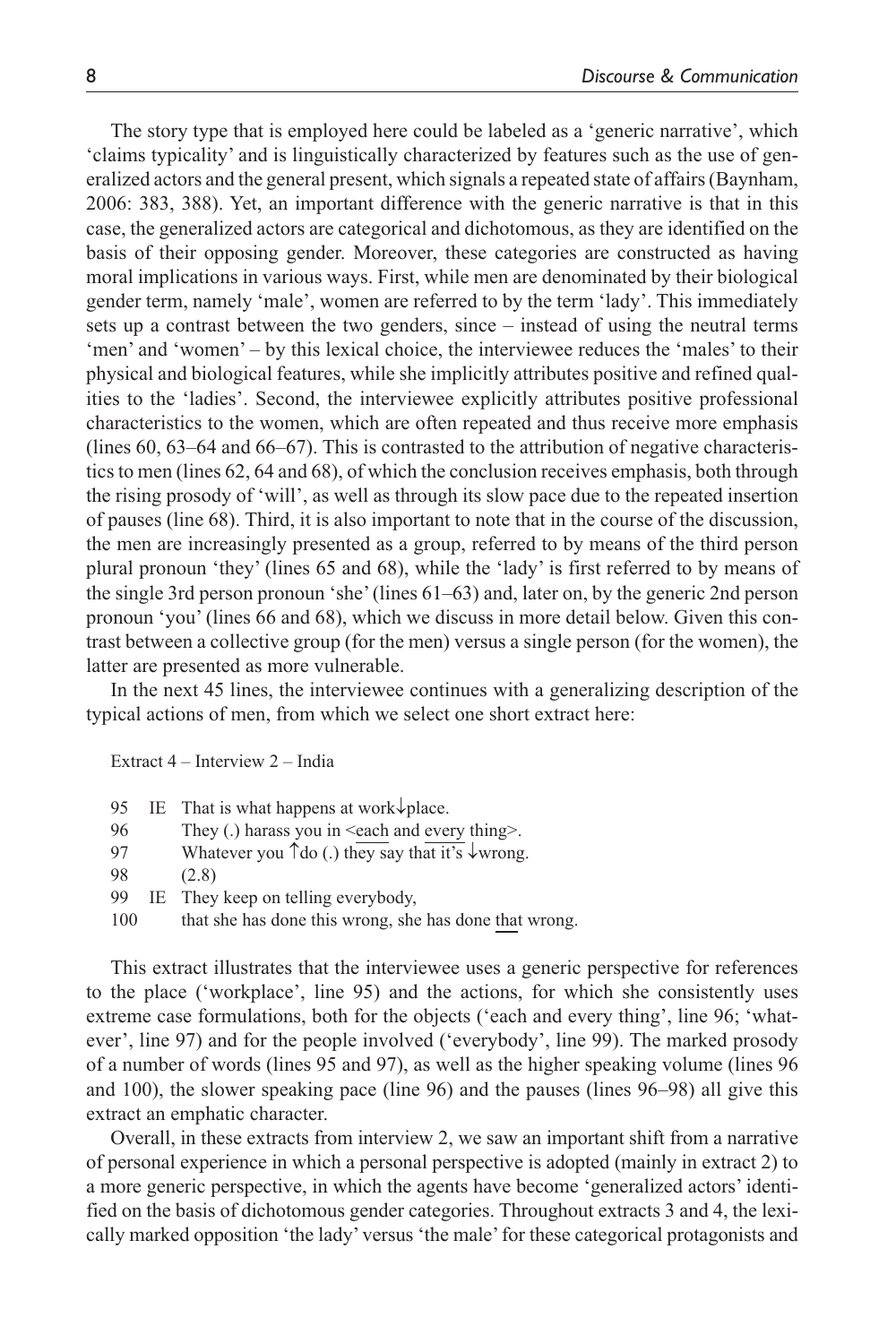antagonists is used and they are also referred to by means of generic pronominal forms. Interestingly, the interviewee on the one hand uses the second person pronoun for the women ('you'). Such a switch from 'I' (extract 2) to 'you' typically constructs a speaker that is 'distancing himself [sic] from the act' by indexing a 'self as generically or commonly like others in that position', while also involving the audience 'through the positioning as fellow agent' (O'Connor, 1994: 48). On the other hand, the men are referred to by means of the third person plural pronoun 'they', thus setting up a collective identity for the men and constructing a more general applicability of the described features and actions to – potentially – 'all' members of the category of men at 'all' times relating to 'each and every thing' (cf. extract 4).

So by formulating her story in such a depersonalized and categorical way, the interviewee not only constructs a story that is generic, but, because of its morally loaded dichotomy between the two gender categories, she sets up a worldview in which men are framed as morally inferior to women. As the opposition between two categories is the focal point of the narrative, we call this story type a 'categorical narrative', of which the main function here is to make master narratives<sup>3</sup> explicit in the interaction, thus bringing the usually implicit 'sociocultural forms of interpretation' (Bamberg, 2005) to the surface. The effect of using an accumulation of categorical statements and generic pronominal forms within a story format is also that sharedness of these views among the interlocutors is suggested, thus constructing this worldview of two morally loaded, dichotomous gender categories as a commonly accepted backdrop of the story events. As such, it neutralizes the threat to the interviewee's face – namely, that she would be perceived as an incompetent employee who had to resign for professional reasons – in two ways. On the one hand, it actually replaces – or *absorbs* – a detailed account of what exactly happened, thus avoiding to tell a face-threatening personal experience narrative, while on the other hand, it also makes explicit a frame of interpretation, of *how* these events should be understood, namely, as an act of gender discrimination instead of as an illustration of professional incompetence. So through this categorical narrative, a morally structured worldview is talked into being as shared among interlocutors and this story type functions in the storytelling world as a counter to the challenge to the interviewee's default identity of successful professional.

*Categorical statements.* However, narrators do not very often shift to this 'categorical narrative'-format in such an elaborate way. In our data, we usually see short snippets of these categorical narratives, or just a few categorical statements. These are then inserted within a personal experience narrative (cf. extract 5) or vice versa (cf. extract 6). Both may interact with one another in various ways, which we now discuss on the basis of two extracts.

The first extract was selected from the Belgian dataset and it occurs almost at the end of the interview. The interviewer's question actually executes a stepwise topic shift after a discussion of the company as an 'old-boy network':

Extract  $5$  – Interview  $3$  – Belgium (the Dutch original can be found in Appendix 1)

|  | 1050 IR |  | e:rm if I may ask (if you) what is y- |  |  |  |  |  |
|--|---------|--|---------------------------------------|--|--|--|--|--|
|--|---------|--|---------------------------------------|--|--|--|--|--|

- 1051 you:r most extreme experience with the men's culture of ((*the company*))?
- 1052 so really a concrete event or something like that, or an experience that you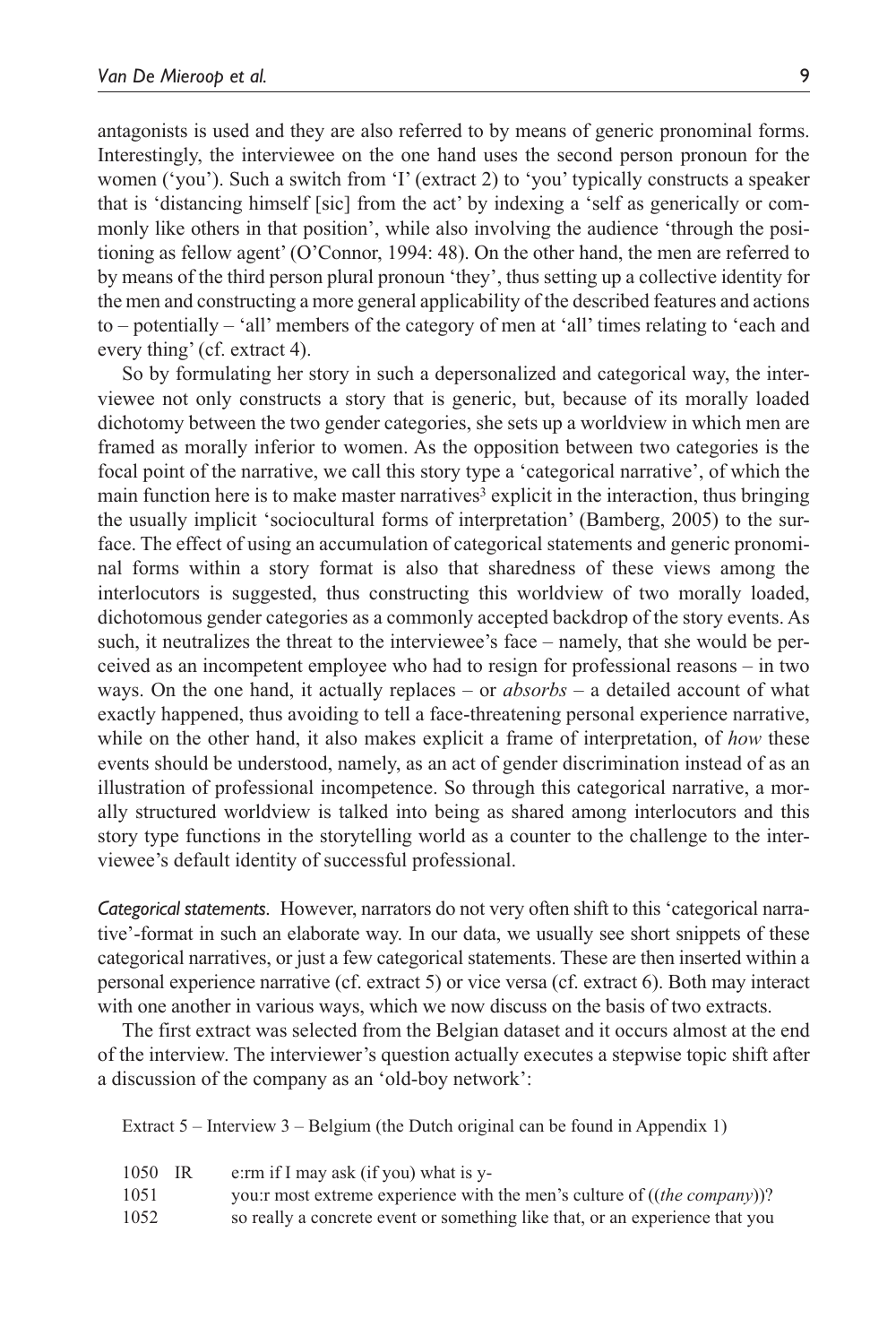| 1053 |           | encountered that made you nevertheless (.) feel different as a wo:man?     |
|------|-----------|----------------------------------------------------------------------------|
| 1054 | (1.9)     |                                                                            |
| 1055 | IR        | if there is one hey (.) $\degree$ I don't know that $\degree$              |
| 1056 | (2.1)     |                                                                            |
| 1057 | IE        | .hh I think that erm the worst (.) as a woman is                           |
| 1058 |           | that indeed men amongst each other                                         |
| 1059 | (3.7)     |                                                                            |
| 1060 | IE        | I won't say gossip $(1.5)$ . h but that there more $(.)$                   |
| 1061 |           | I once upon a time sat with it                                             |
| 1062 |           | >only he did not know on the phone that I was also in that room $\leq$ (.) |
| 1063 |           | but that something was indeed said about me $(1.3)$                        |
| 1064 |           | of the one on the phone who thought that here                              |
| 1065 |           | were only two three men and he actually did not know                       |
| 1066 |           | that I was there too.h and then he is about me $(1.2)$                     |
| 1067 |           | what was not entirely positive $(.)$ .hh erm but $(1.1)$ hm                |
| 1068 |           | $\leq$ I think that men (.) do that more than (.) women $\geq$             |
| 1069 |           | I think that women gossip gener- well gossip (.)                           |
| 1070 |           | >if you speak about gossiping in both cases                                |
| 1071 |           | I think that women gossip more generally about                             |
| 1072 |           | 'her hair is not okay' or 'what kind of dress is she wearing now'          |
| 1073 |           | .hhh or 'what pants does that man wear' if you're talking about the men    |
| 1074 |           | or 'what did he with his' hey 'which hairdresser did he go to'             |
| 1075 |           | that sort of things more generally (then) <sup>4</sup>                     |
| 1076 |           | I think that men go more for the: for the man then $(1.8)$                 |
| 1077 |           | amongst each other hey, that the women are passed once in review           |
| 1078 |           | they will gossip less about each other                                     |
| 1079 |           | while I think that women gossip already quicker about other women=         |
| 1080 | IR        | $=$ ah yes                                                                 |
| 1081 | IE        | .h and that men will gossip more about the women (.) well gossip           |
| 1082 | <b>IR</b> | yes                                                                        |
| 1083 | IE        | talk amongst each other and then also give negative remarks                |
| 1084 |           | .hhhh and that (.) then (.) $((sighs))$ I was shocked for a while hhh.     |
| 1085 |           | that I thought of 'okay, so men will talk like that                        |
| 1086 |           | amongst each other about women'                                            |
| 1087 | <b>IR</b> | yes                                                                        |

The interviewer probes for the 'most extreme experience' the interviewee encountered at her workplace and she clearly frames it in gender terms, by characterizing the company as having a 'men's culture' (line 1051) and by projecting the category of 'woman' (line 1053) upon the interviewee. The initial hesitation and reformulations (line 1050) of the interviewer already anticipatorily qualify this question as difficult, and also the following pauses (lines 1054 and 1056) and the hedging statement offering the interviewee the option to respond negatively (line 1055), emically demonstrate that the interviewer orients to this question as problematic. This is also mirrored in the initial part of the interviewee's answer (cf. the interviewee's audible in-breath, hedge ('I think', line 1057), hesitation, pause (line 1059), the paralipsis ('I won't say gossip', line 1060) and the broken-off sentence (line 1060)).

Interestingly, in her answer, the interviewee adopts a generic perspective and makes relevant dichotomous gender categories similar to those in extract 3. In particular, she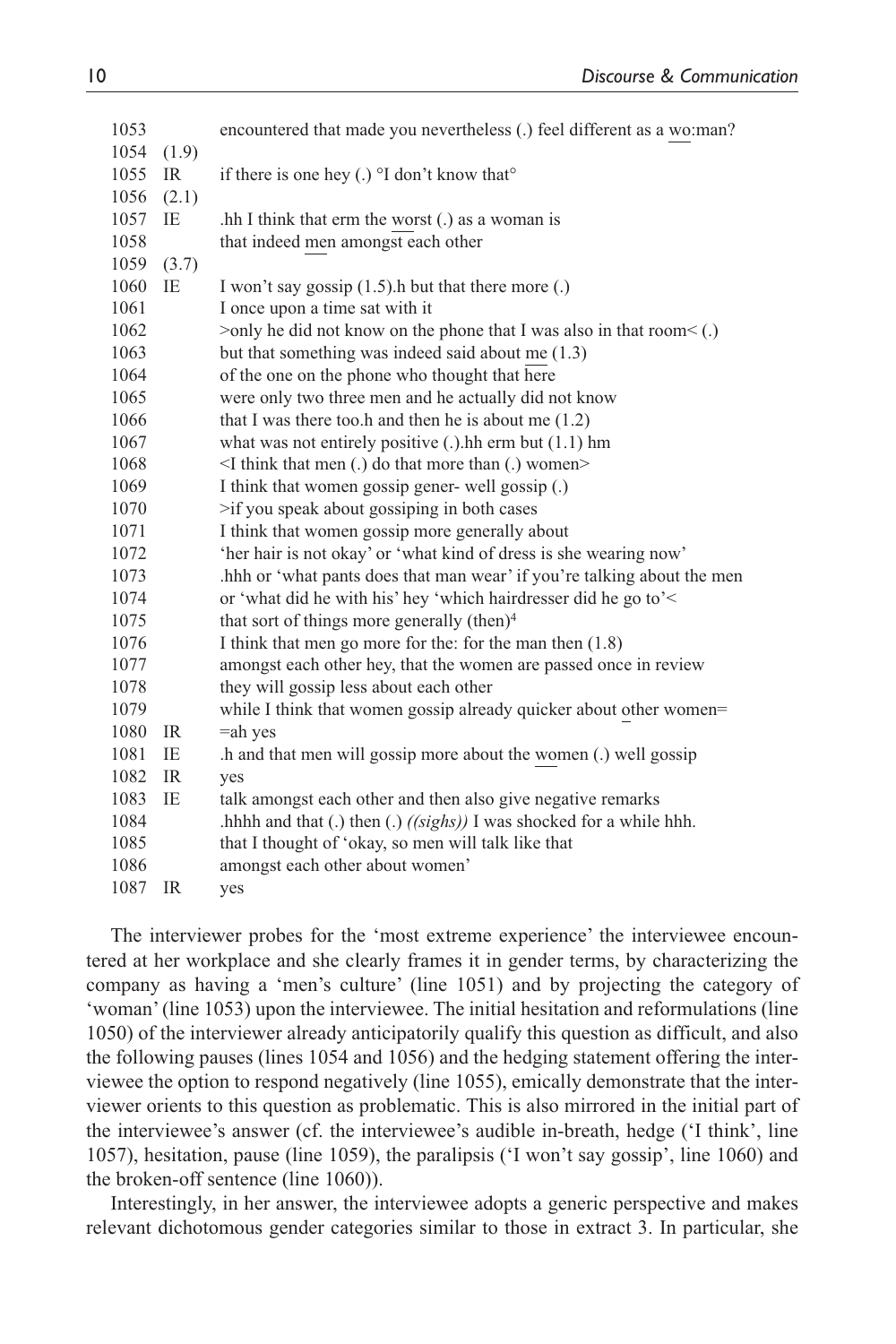introduces the antagonists in the plural ('men', line 1058) and these are then linked to the morally questionable activity of 'gossiping' (even though this relation is downplayed due to the paralipsis). Interestingly, the addition of 'indeed' (*inderdaad* in Dutch, line 1058) gives the sentence an affirmative tone and frames it as common sense knowledge, thus adding to the factuality of the interviewee's claim.<sup>5</sup> This claim functions as the abstract of the upcoming story, of which the brief and vague orientation phase is formulated in line 1061. In this line, the interviewee shifts from a categorical to a personal perspective, thus marking the start of a narrative of personal experience. The relatively short story then moves to the complicating action in which the interviewee describes a meeting during which one member who was not physically present gossiped about her over the phone. Interestingly, in the part of the story leading up to the climax – the actual gossip – the verbs are omitted (*dan is hij over mij*, 'then he is about me', line 1066) and the gossip is framed euphemistically as 'not entirely positive' (line 1067). At the point at which the gossip could have been inserted in the story, there are a few pauses, hesitations and an audible in-breath  $($ <sup>('(')</sup>). The interviewee subsequently and audible in-breath  $($ <sup>'</sup>(')). The interviewee subsequently switches back to a categorical perspective topicalizing the gossiping practices of the two dichotomous gender categories. In this section, the interviewee frames her words repeatedly as her personal opinion (cf. 'I think' in lines 1068–1079). Although the two categories are both denominated by the neutral, plural labels 'men' and 'women', a moral contrast between the two categories is set up. While women are described as gossiping about 'general' things, men are depicted as gossiping less innocently, since they target people<sup>6</sup> and are gender-biased regarding their gossip objects (line 1078).

Interestingly, the way women gossip is explicitly performed by the interviewee who mimicks four<sup>7</sup> examples of gossip by means of direct reported speech. The topic of all these concern appearance and both sexes are presented as gossip objects, thus demonstrating a lack of gender bias.<sup>8</sup> Furthermore, the formulation of these examples is quite innocent and implicit due to the use of the rhetorical question format.<sup>9</sup> In contrast with that, the interviewee does not mimic any gossip by men, but she simply evaluates it as personal and solely oriented to women, thus presenting it as factual, but also in a fairly vague way. Furthermore, she holds on to a categorical perspective and avoids hinting at the comment that was made about her personally in any way.

In line 1084, the interviewee abruptly shifts back to a personal experience narrative and formulates a story resolution in which she relates having been 'shocked for a while' by the colleague's comment she overheard (line 1084). This resolution is also performed paralinguistically through the pauses, the sigh, the audible in-breath and out-breath in line 1084. The interviewee then closes her story by an evaluation in the form of a reported thought that contains a categorical generalization of the way men talk about women (lines 1085–1086).

Thus when considering the whole story, we see an oscillation between a personal and a categorical perspective. The interviewee starts her answer with an abstract in the form of a categorical statement, then shifts to a personal perspective, but at the point of the story climax, she shifts back to generalizing claims about the two opposing gender categories, and then changes perspective once more to narrate the final part of the story from a personal perspective, but with the insertion of a categorical generalization as a story evaluation. Hence, the personal and the categorical form an intricate interlacement in the interviewee's answer, which actually mirrors a similar interweaving in the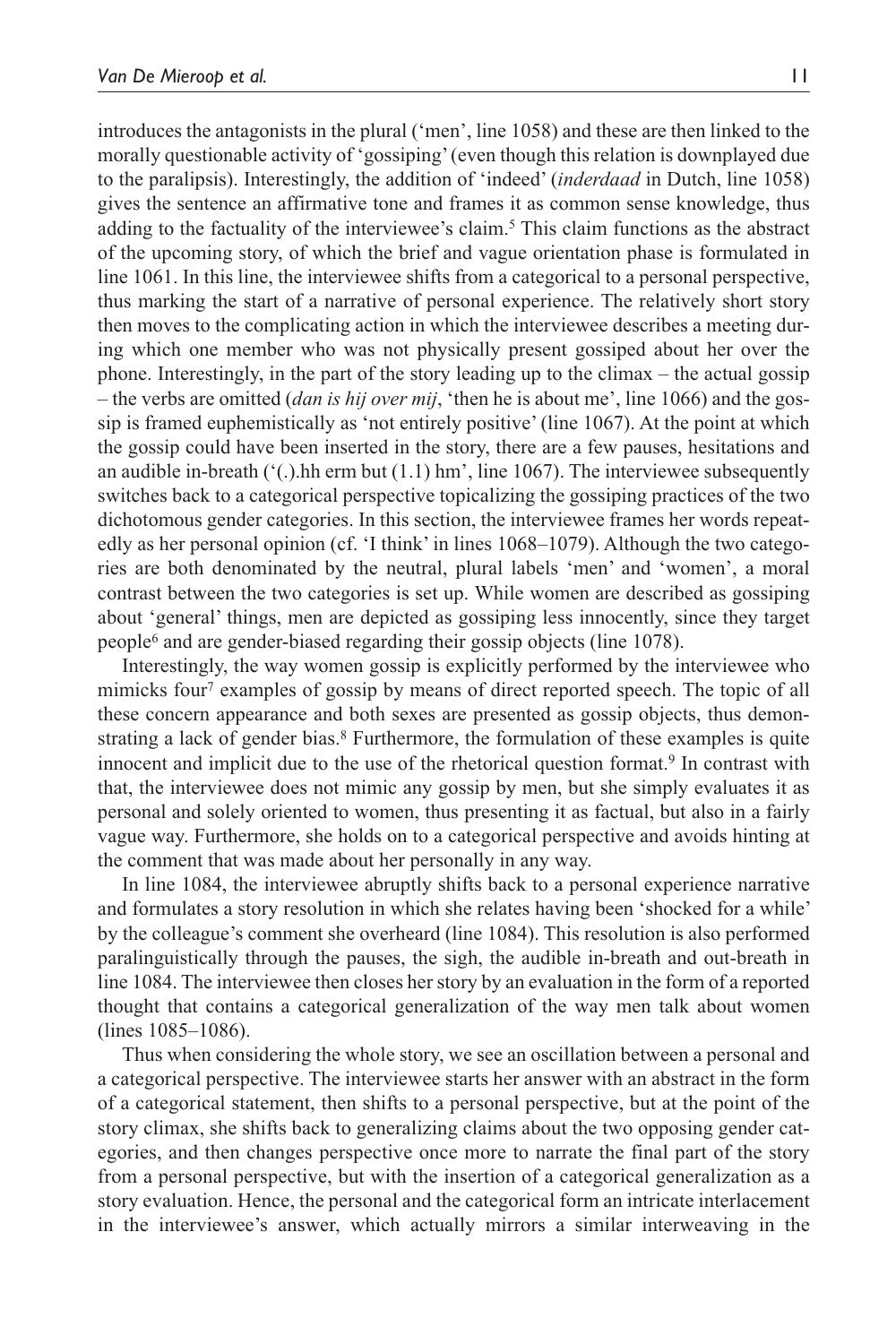interviewer's question. Finally, it is important to note that this interviewee hedges her categorical statements extensively, as the repetition of the shield 'I think' mitigates her 'commitment to the truth-value of the whole proposition' (Markkanen and Schröder, 1997: 5; Prince et al., 1982) and her self-repairs of the verb 'to gossip' (lines 1069 and 1081) downplay the negative connotation of this verb.

These categorical statements function in a similar way as in the Indian interview, as they allow the interviewee to avoid the face-threatening matter of voicing a negative comment that challenges her default identity of successful professional. At the same time, these statements talk into being a dichotomous worldview in which men are depicted as a collectivity that conspires against women by gossiping, while women's gossip is mimicked as innocent and usually even oriented to their own gendered ingroup (line 1079), thus underscoring the lack of a gendered strategy in the women's actions. And so, even though the dichotomous categories were initiated by the interviewer, it is the interviewee who constructs a moral distinction between them. As such, she talks into being a morally structured worldview concerning the two gender groups, thus explicitly voicing a master narrative about how men and women function in the workplace and how incidents, such as the gossip-story, should be understood.

In other cases, however, categorical statements do not always function as a way to *absorb* the challenge to the default identity of the successful professional. Unlike interviewees 2 and 3, interviewee 1 actually formulates these challenges herself, but then frames them within a gendered 'conservative society'-master narrative. The extract does not immediately follow a particular question by the interviewer but it emerges while the interviewee is discussing different 'types' of women:

Extract  $6$  – Interview  $1$  – Croatia<sup>10</sup>

| 112 | IE I'm not the ty-type of woman I'm very very eh energetic and eh             |
|-----|-------------------------------------------------------------------------------|
| 113 | I'm (.) eh maybe eh too bossy sometimes maybe even too bitchy                 |
| 114 | b- but you need to be $(.)$ eh $(.)$ this way                                 |
| 115 | because eh that's the only way you can survive (.) eh                         |
| 116 | between your male (.) co-workers so (.)                                       |
| 117 | I never had a problem $(1.1)$ to you know put things in eh perspective        |
| 118 | even $eh(.)$ you know $ehm(2.4)$ that relates to this conversation            |
| 119 | I had with my superior                                                        |
| 120 | because eh (.) he expr-some doub-expressed some doubts                        |
| 121 | if eh some clients would eh (.) probably prefer                               |
| 122 | if eh their investment banker was male rather than a female                   |
| 123 | because $eh$ this is $eh$ very $(.)$ $ehm(.)$ kind of conservative society    |
| 124 | where eh male (.) eh eh males are really $(1.3)$ males are really ehm $(1.7)$ |
| 125 | kind of taken seriously by by other males and                                 |
| 126 | sometimes probably eh men don't want to take advice from a female             |
| 127 | and they don't want her to tell him what to do                                |
| 128 | okay I can understand that                                                    |
| 129 | but eh my point is that I never had a problem to really put things in place   |
| 130 | immediately if I s- saw and there have been some (.) cases                    |
| 131 | if I saw that eh I was not taken seriously but it took maybe five minutes (.) |
| 132 | before I just you know said 'okay (.) now this and this it will be this way   |
|     |                                                                               |
|     |                                                                               |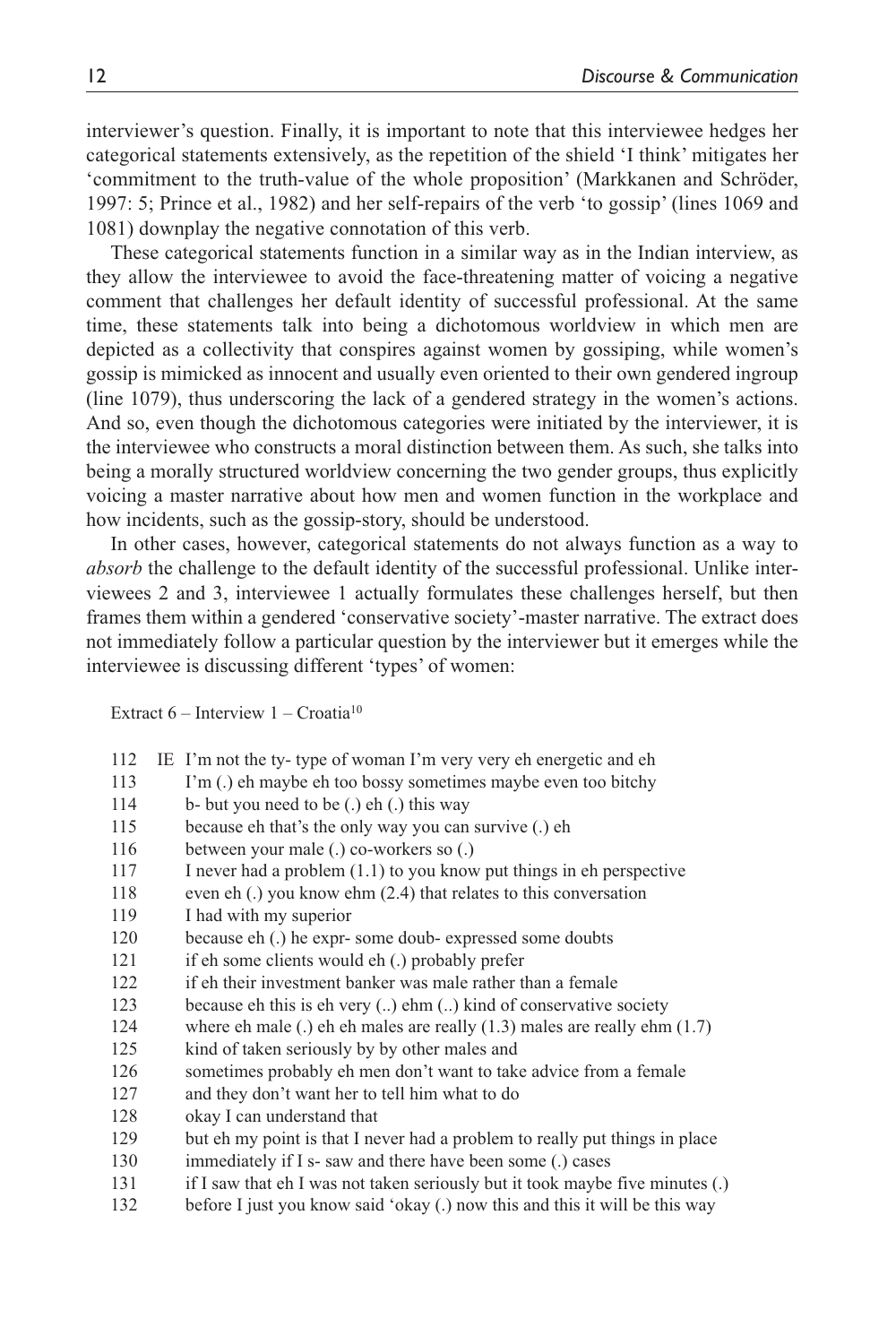- 133 I'm telling you (.) you will do it' (.) like that
- 134 and (.) never I had (.) any problems
- 135 I I I am taken seriously very f- ((laughs)) really fast

Preceding this extract, the interviewee describes 'feminine women', from which she explicitly distances herself in line 112 ('I'm not the ty- type of woman'). Initially, she presents herself by means of a boosted positive characteristic ('very very eh energetic', line 112) and two negative characteristics ('too bossy' and 'too bitchy', line 113). The latter are mitigated by the repeated use of the hedge 'maybe' (line 113) as well as by adding a justification that frames her behavior as a survival strategy in a male-dominated world (lines 114–116). Interestingly, she shifts to a generic perspective in this justification, thus constructing a 'shared agency or experience' (O'Connor, 1994: 47) which frames it as a generally accepted 'rule'.

In the subsequent line, the interviewee shifts back to a personal footing and formulates a general evaluation of her own approach (line 117), which turns out to be the abstract of the upcoming story that serves as an illustration of this 'rule'. Yet, in line 118, the interviewee sidesteps by referring to a 'conversation' she had with her 'superior'.<sup>11</sup> Subsequently, the gist of the conversation is recounted, that is, that her superior expressed doubts regarding a female investment banker. The many reformulations, pauses, hesitations, hedges ('some', line 120, 'probably', line 121) and the repetition of the conditional format ('if', lines 121–122) all mark this discussion as a dispreferred activity. Importantly, the criticism targets a gendered category (viz. female investment bankers) and not the interviewee herself. As such, the implicit challenge to the latter's default identity is clearly framed as a form of sexism instead of as a challenge of her competence.

This impersonal perspective is maintained in the following lines, in which the interviewee further suspends the story format to account for her superior's point of view by relating it to a master narrative of the patriarchal, conservative society. Interestingly, in this section, the two gender categories are mainly denominated by their biological terms 'male' and 'female'. This sets up a contrast between the two categories on the basis of biological and physical differences rather than on character traits or skills. Initially, the only agents of the conservative society are 'males', thus effacing the 'females' (lines 124–125), after which the interviewee switches to the reference 'men' for the protagonists and opposes it to the singular antagonist 'a female' (line 126). This opposition between plural and singular forms still lingers in the beginning of line 127 ('they'), but then it dissolves when 'her' is contrasted with 'him' (line 127). This categorical statement thus shows a gradual shift from a biological categorization in which 'males' dominate, over a plural–singular opposition to the use of singular pronominal forms ('him' vs 'her') which downplays the asymmetrical character of the gender opposition. This shift from plural to singular is accompanied by two other complementary shifts which further mitigate the categorical contrast, namely,

- 1. The gradual replacement of the use of boosters ('really', line 124) by hedges ('kind of', line 125; 'sometimes probably', line 126) and
- 2. A change in actions that are reported, namely, from the neutral action of 'taking someone seriously' over 'taking advice' to the threat to one's negative face (Brown and Levinson, 1987) of 'being told what to do' (lines 125–127).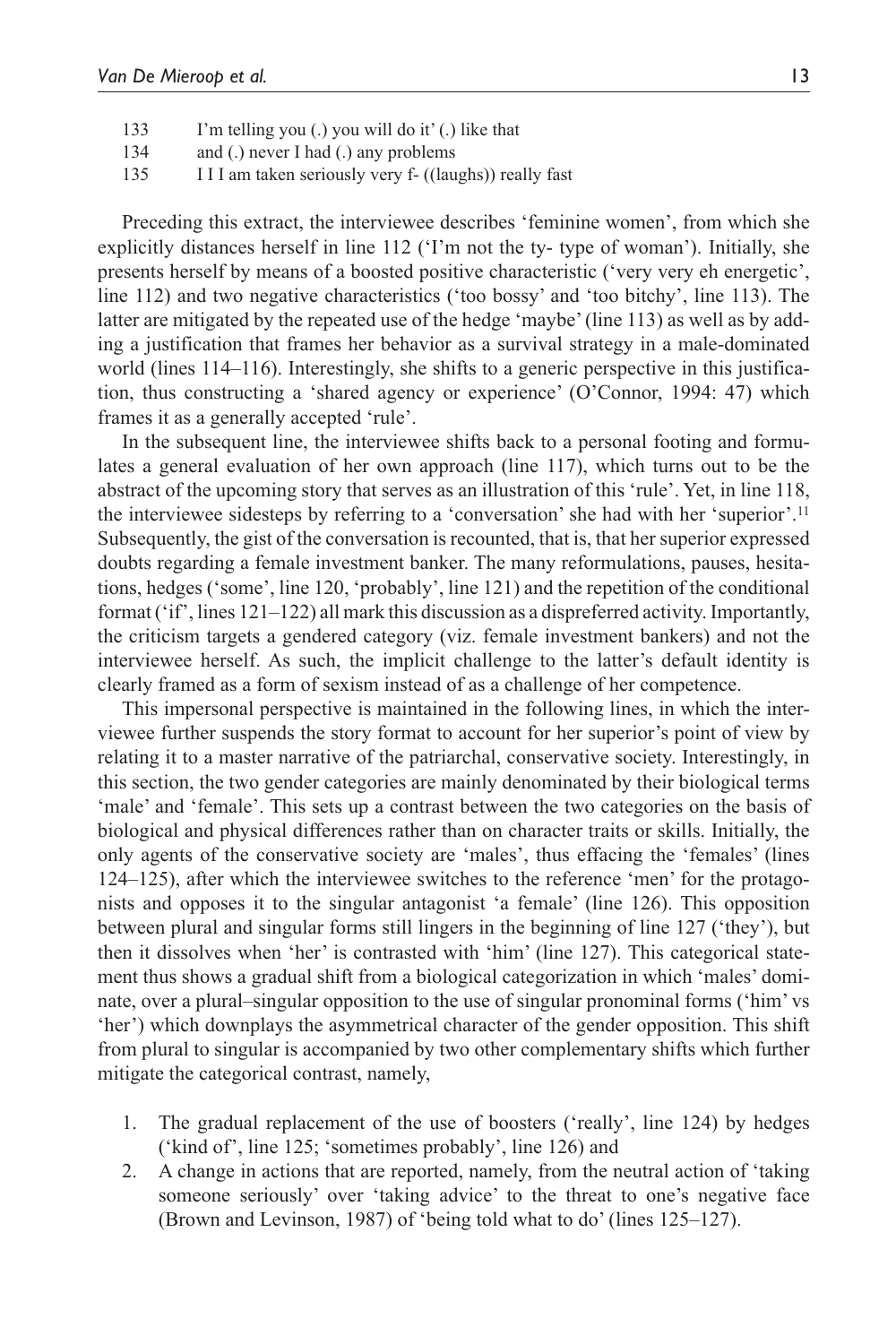So, on the one hand, we observe a mitigation of the categorical opposition and the way it is formulated and boosted/hedged, while, on the other hand, the actions become gradually more face threatening when women are explicitly involved as agents. These complementary processes thus almost neutralize the gender opposition framed as typical of the 'conservative society' and they downplay the patriarchal nature of the master narrative, as it is normal that one does not appreciate threats to one's negative face ('they don't want her to tell him what to do', line 127), whether these are formulated by a woman or not. This actually paves the way for the interviewee's subsequent expression of her own understanding of (line 128) – and thus acquiescing position to – this gendered master narrative. So instead of challenging the master narrative of the male-dominated conservative society directly, the interviewee uses it as an account for her boss' doubts (lines 121–122).

In the subsequent line, the interviewee shifts from the categorical statement back to her narrative of personal experience by repeating the story abstract (line 129, cf. line 117). Then she continues with the main story events. Instead of recounting one incident, the interviewee formulates a generic summary of how she handled 'some cases' (line 130) in which she 'was not taken seriously' (line 131). This summary is formulated in a factual way and it revolves around the direct reported speech utterance in lines 132–133. This utterance not only adds vividness to the story, but it also enacts the way in which the interviewee formulated her orders (cf. Buttny, 1997), namely, in quite an authoritarian way. As such, she not only performs the characteristics she attributed to herself earlier (bossy and bitchy, line 113), but she also causally links this approach to her 'survival' in the workplace, as the emphatically pronounced (cf. the pauses in line 134) and boosted ('very', 'really', line 135) story resolution illustrates.

In sum, the interviewee presents herself as a successful investment banker who is not only energetic, but also bitchy and bossy. Although this does not undermine her default identity as a successful professional, it challenges her identity as a good and sociable person. She then accounts for these negative character traits by framing them as necessary strategies for a female investment banker. In order to make her point, she illustrates this with a summary of how she handled 'some cases' in which she experienced problems. Importantly, these examples of professional difficulties also potentially damage her default identity. But by anticipatorily switching to a categorical perspective, by attributing sexist points of view regarding female investment bankers to an external source (viz. her superior) and by making explicit a master narrative of the conservative society, the interviewee makes categorical statements about 'the way things are' for men and women in the investment banking world in conservative societies. She frames these statements as generally shared knowledge, not only by means of the generic second person pronoun (lines 114–116) but also by the repeated use of 'you know' throughout the fragment. Hence, these categorical statements frame her negative character traits not as personal shortcomings, but as the result of the gender roles typical of the conservative society which are well known to the storyteller as well as the story recipient. Thus, the interviewee protects her default identity of a strong, skilled and 'good' employee by accounting for her negative character traits by means of a gendered master narrative that is constructed through the categorical statements that are inserted in her story.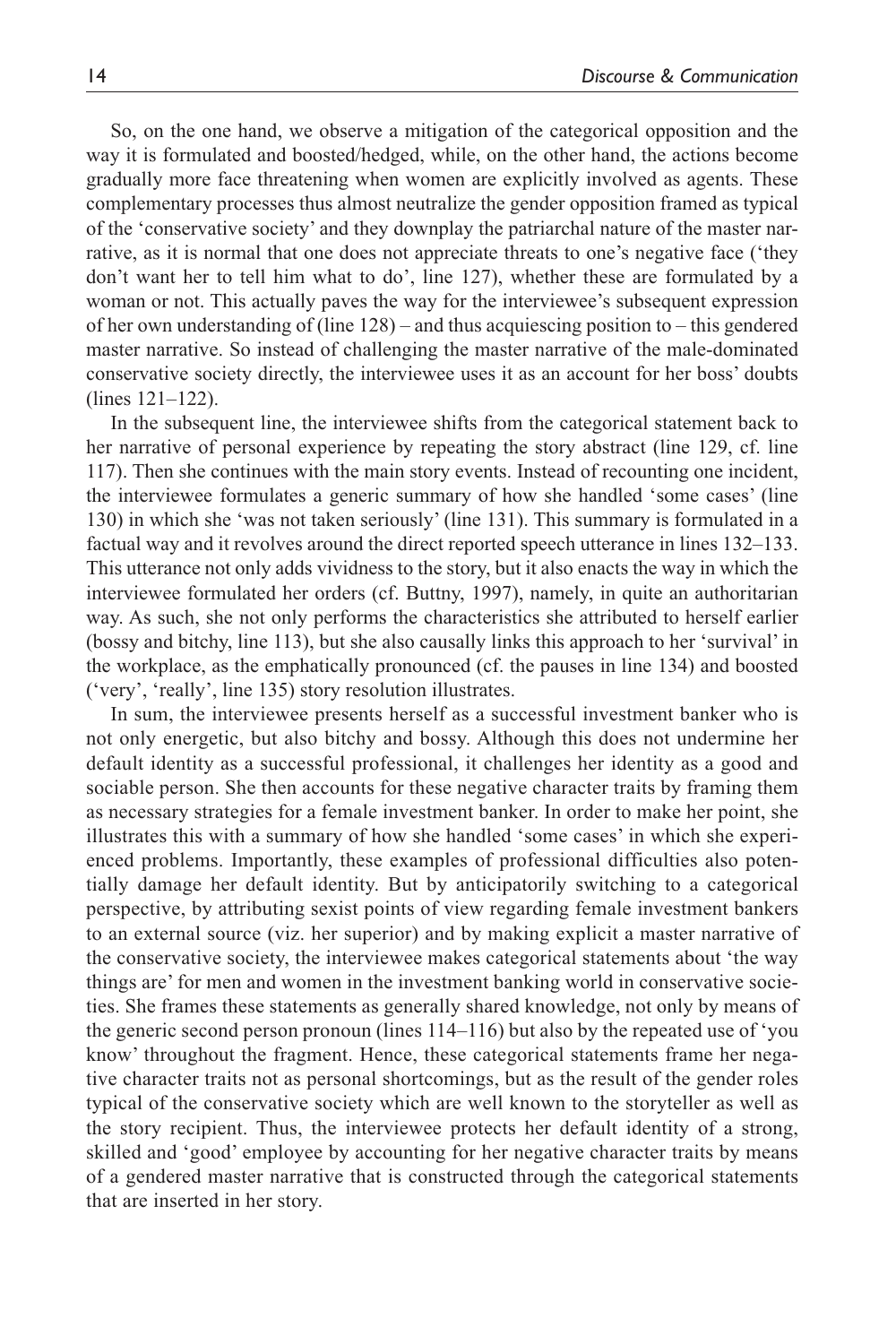Interestingly, the interviewee actually not only acquiesces to this master narrative, but, by initially distancing herself from women and femininity (cf. her initial statement that she is not a 'feminine woman'), she also uses it to normalize her own dominant position and her authoritarian behavior. At the same time, though, she, as a woman, usurps the men's position and thus also counters the master narrative of male dominance. This thus demonstrates how the interviewee carefully navigates the internal contradictions of this master narrative, or, more precisely, of the particular version of this master narrative that she talks into being here, thus illustrating once more how 'contradicting positions to potentially contradicting master narratives may co-exist' (Clifton and Van De Mieroop, 2016: 208) as they are locally accomplished in interaction.

Finally, it is important to note that in both extracts, the interviewees' answers can be characterized as forms of argumentative discourse, in which categorical statements and personal experience narratives feed off one another. In particular, in extract 5, the categorical statements are inserted into the story format of the interviewee's answer to set up an explanatory backdrop to which the story should be related and subsequently understood. In extract 6, the narrative functions as an illustration of these categorical statements, thus providing proof for the interviewee's line of reasoning. The personal and the categorical perspective are thus not only closely intertwined in the way the interviewees formulate their answers, but also in the way their line of reasoning is constructed and the challenges to their default identities are tackled.

## **Conclusion**

We have demonstrated that there are many differences regarding the extent and the way in which narrators shift to a categorical perspective through which they make certain master narratives explicit. We observed a main difference between the Indian interview on the one hand and the Belgian and Croatian interview on the other. In the former case, the shift was so complete that a 'categorical narrative' emerged that talked into being a factual description of the way the world is morally structured on the basis of gender categories. In the latter cases, the categorical descriptions were intertwined with narratives of personal experience and they were hedged much more extensively, either by the use of shields (extract 5) or by downplaying the categorical contrast in the gendered master narrative (extract 6). This significant difference can be related to the extent to which the default identities of successful professionals are at stake: in the case of the Indian interview, this default identity was severely challenged as the interviewee had to resign from her workplace, while there is a much smaller face threat in the other interviews as they only concern minor incidents in the workplace. And thus it is not surprising that the Indian interviewee switches consistently to a categorical narrative, which, like a generic narrative, is hegemonic, as it also 'write[s] out of the account other types of experience' (Baynham, 2006: 395), thus leaving very little room open for contestation. Furthermore, because of its categorical nature, this narrative clearly sets up an ingroup–outgroup dichotomy and attributes a moral hierarchy to the categories, thus explicitly talking into being a master narrative of a gender hierarchy with firmly separated gender groups. In the other interviews, the mitigation of these categorical statements constructs a more limited scope for the interviewees' description of the gendered way in which the world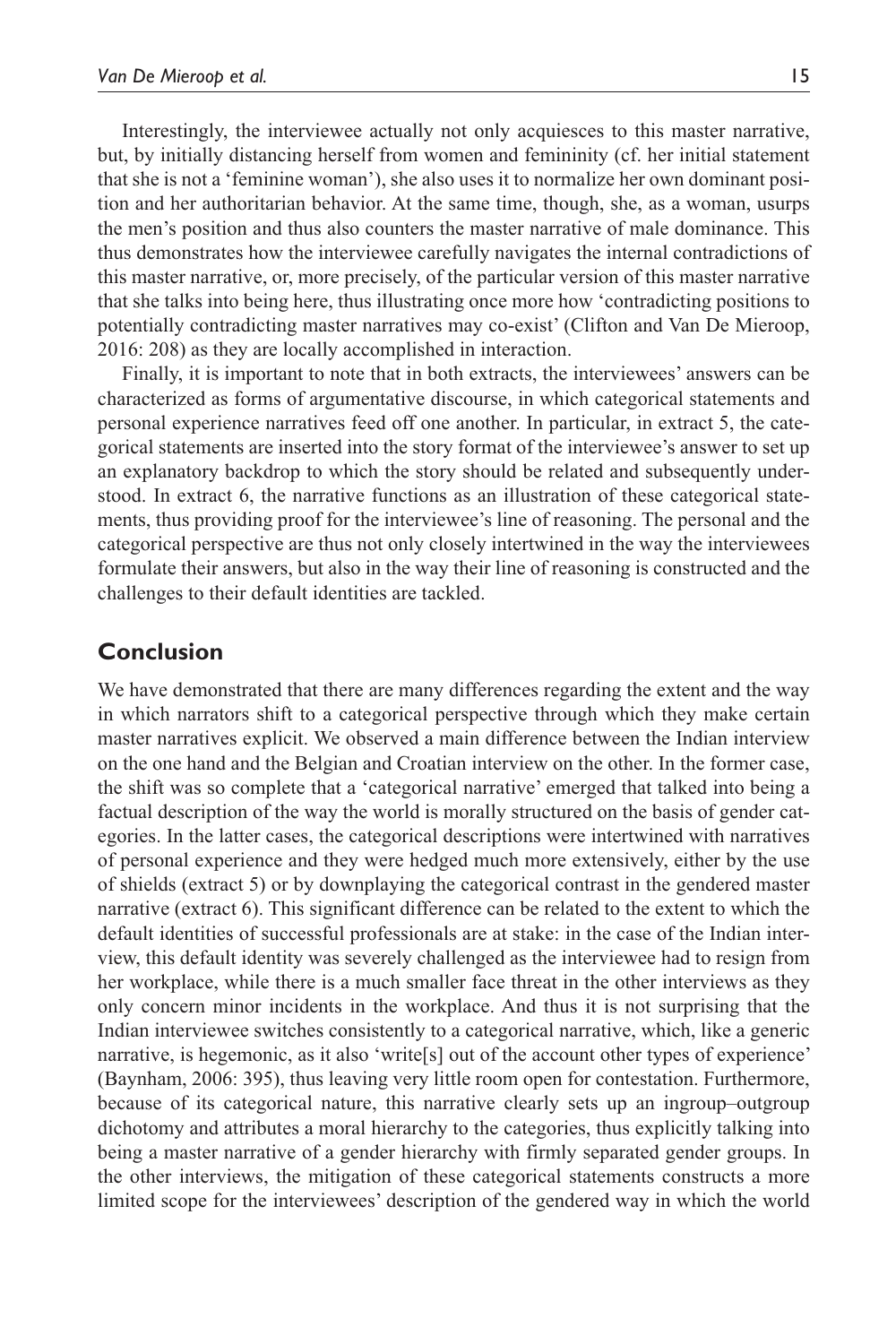works, but nevertheless, also in these cases, the categorical statements clearly prioritize the interpretation offered by this gendered master narrative.

Moreover, it is interesting to note that all interviewees make relevant gender categories to formulate generalizations about men and women from which they distance themselves at the same time. The use of biological labels (viz. male and female) in the final extract is a clear illustration of this. So instead of setting up an interactional ingroup with the interviewer or a collectivity of female professionals, the narrators focus on describing the actions of the two gender groups (e.g. gossiping) as category-bound activities. These have clear inferences for the moral identities of the group members (Hester and Eglin, 1997; Sacks, 1992) and, as such, a morally ordered gendered worldview is constructed.

Furthermore, by using the generic second person pronoun and categorical labels, the narrators position their story recipient as someone who accepts these categories as unproblematic (Lee, 2003: 54), which makes it particularly hard to challenge them. In this case, this projects agreement upon the listeners regarding the relevance of a gendered differentiation in workplace contexts, in the same vein as research on racism demonstrated regarding ethnic categorical generalizations (for an overview, see Every and Augoustinos, 2007: 418). This projection of sharedness thus upgrades these narrators' statements from personal opinions about colleagues to generally shared master narratives about the moral behavior of the different gender groups in the workplace. These, then, often literally *absorb* the challenge to the narrators' default identities – as they replace the story passage in which this should have been voiced (see extracts 3 and 5) – or they frame the issue as an example of sexism (see extract 6).

In sum, with this article, we aimed to show that categorical narratives or categorical statements that seem to intrude upon the canonical structure of the narrative of personal experience (cf. Labov and Waletzky, 1966) can be instrumental in explicitly constructing master narratives. These mainly derive their argumentative strength from the fact that they are presented as generally accepted ways of understanding the world, as such presenting a response to 'default identity'-challenges, that is, in turn, hard to challenge. Thus, we have demonstrated that the mobilization of these master narratives performed important identity work for the interviewees when their default identities were at stake. Finally, this study also intended to contribute to the 'small story' line of research that looks at stories 'beyond the prototype' (De Fina and Georgakopoulou, 2012: 108; Georgakopoulou, 2015: 259 ff), either by studying different types of narrative, like the 'categorical narrative' discussed here, or by scrutinizing what the function is of apparent sidesteps that intrude upon the prototypical format of the narrative of personal experience.

#### **Funding**

The author(s) received no financial support for the research, authorship, and/or publication of this article.

## **Notes**

- 1. The Croatian interviews were conducted in 2007, the Indian ones in 2012–2013 and the Belgian ones in 2010–2011.
- 2. Two or three, depending on whether line 49 is interpreted as a paraphrase of the previous line.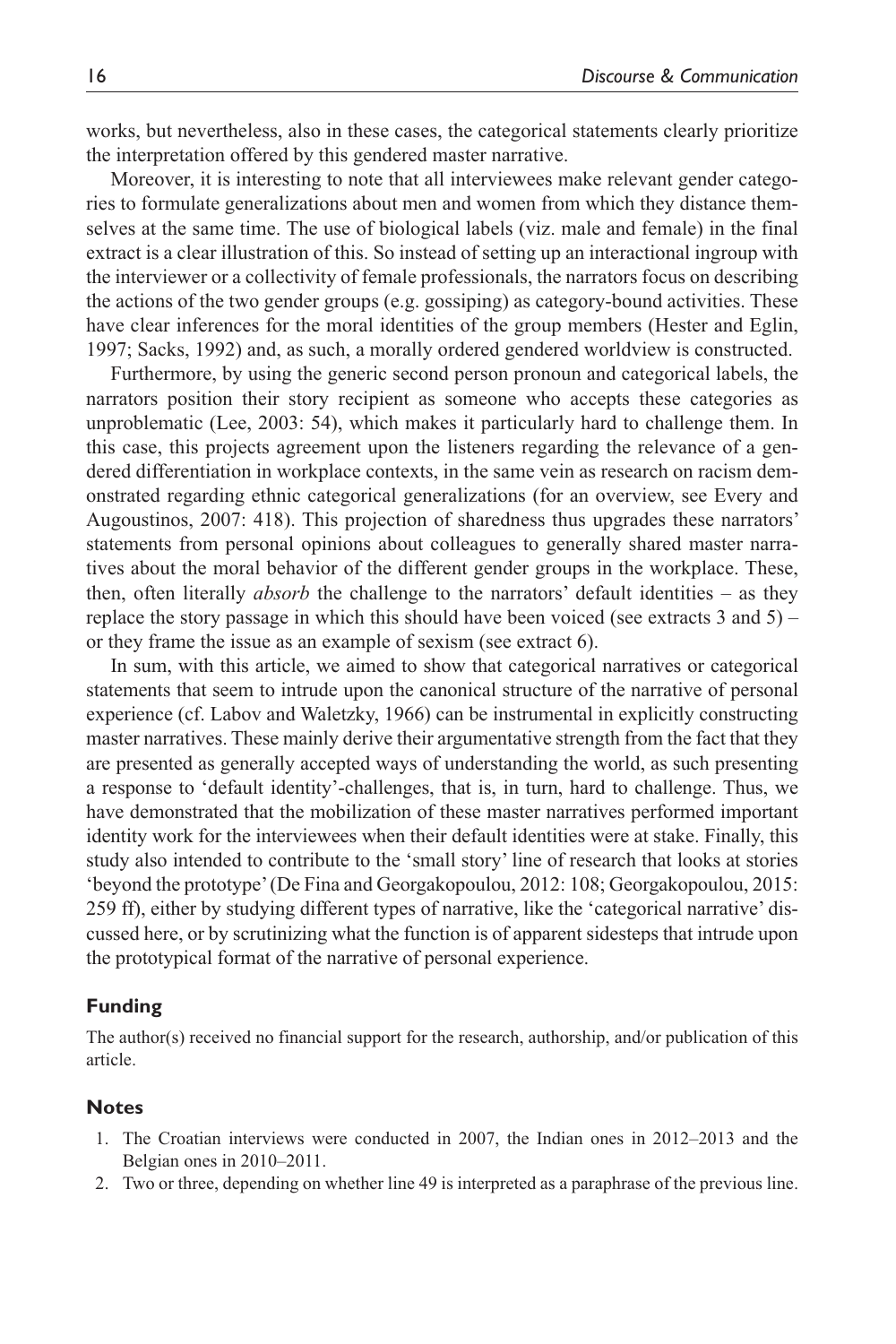- 3. One could argue that in Indian society as a whole, which, as research has shown, is still strongly patriarchal, this is not a master narrative, but a counter-narrative. However, as discussed in the 'Introduction' section, we consider what is a counter-narrative and what is a master narrative as an etic rather than an emic issue.
- 4. In Dutch, the word '*dan*' can be used as a temporal adverb ('then') and as a conjunction after a comparative ('than'). In this case, both uses are possible which is why this word is enclosed within parentheses.
- 5. As the topic of gossiping is not mentioned prior to this extract, this modal adverb cannot be interpreted as affirming some previous evaluation of men and gossiping.
- 6. In the extract, the narrators use the expression '*op de man af spelen*', which is translated as 'go for the man'. This is a general phrase to refer to an orientation to people rather than objects, instead of a gender-oriented expression.
- 7. We interpret 'which hairdresser did he go to' as a reformulation of 'what did he with his' (line 1074).
- 8. The interviewee actually contradicts this in line 1079.
- 9. Except for the first gossip example: 'her hair is not okay'.
- 10. Extract based on an extract used in 'Workplace conflicts as (re)source for analyzing identity struggles in stories told in interviews' in Van De Mieroop and Schnurr's *Identity Struggles: Evidence from Workplaces around the World* (in press).**[AQ: 2]** Reprinted with kind permission from John Benjamins Publishing Company (Amsterdam; Philadelphia, PA (www. benjamins.com)).
- 11. This orientation phase is quite fragmentary, which is due to the fact that the interviewee already hinted at this conversation earlier in the interview.

## **References**

- Andrews M (2004) Opening to the original contributions: Counter-narratives and the power to oppose. In: Bamberg M and Andrews M (eds) *Considering Counter-Narratives: Narrating, Resisting, Making Sense*. Amsterdam: John Benjamins Publishing Company, pp. 1–6.
- Bamberg M (2004) Considering counter narratives. In: Bamberg M and Andrews M (eds) *Considering Counter-Narratives: Narrating, Resisting, Making Sense*. Amsterdam: John Benjamins Publishing Company, pp. 351–371.
- Bamberg M (2005) Master narratives. In: Herman D, Jahn M and Ryan M-L (eds) *The Routledge Encyclopedia of Narrative Theory*. New York: Routledge, pp. 287–288.
- Baynham M (2006) Performing self, narrative and community in Moroccan narratives of migration and settlement. In: De Fina A, Schiffrin D and Bamberg M (eds) *Discourse and Identity*. Cambridge: Cambridge University Press, pp. 376–397.
- Brown P and Levinson SC (1987) *Politeness: Some Universals in Language Usage*. Cambridge: Cambridge University Press.
- Buttny R (1997) Reported speech in talking race on campus. *Human Communication Research* 23(4): 477–506.
- Chatterjee A and Van De Mieroop D (2017) Indian women at work: Struggling between visibility and invisibility. In: Van De Mieroop D and Schnurr S (eds) *Identity Struggles: Evidence from Workplaces around the World.* Amsterdam: John Benjamins Publishing Company.**[AQ: 3]**
- Clifton J and Van De Mieroop D (2016) *Master Narratives, Identities, and the Stories of Former Slaves*. Amsterdam: John Benjamins Publishing Company.
- De Fina A (2009) Narratives in interview The case of accounts: For an interactional approach to narrative genres. *Narrative Inquiry* 19(2): 233–258.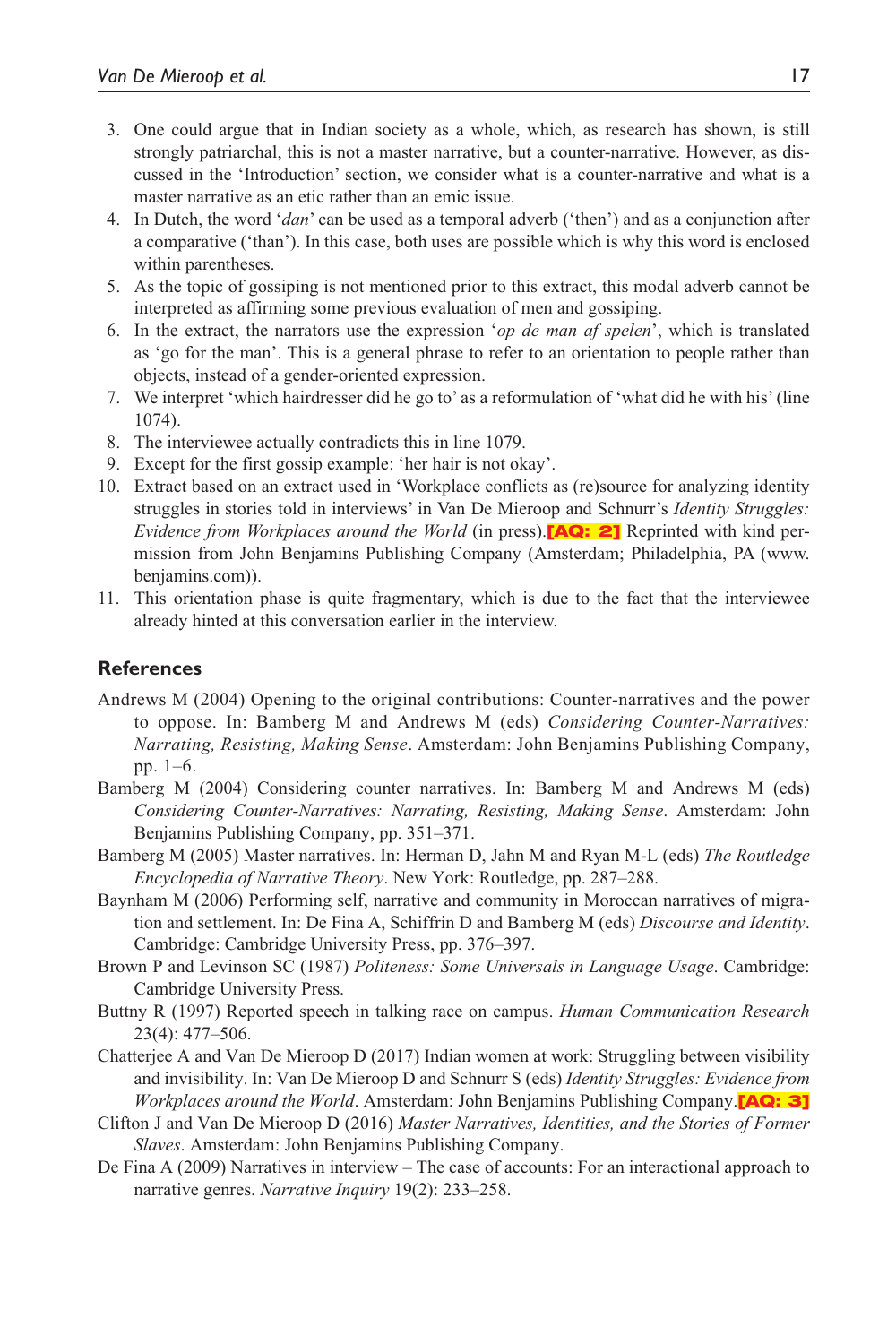- De Fina A (2013) Positioning level 3: Connecting local identity displays to macro social processes. *Narrative Inquiry* 23(1): 40–61.
- De Fina A and Georgakopoulou A (2012) *Analyzing Narrative: Discourse and Sociolinguistic Perspectives*. Cambridge: Cambridge University Press.
- De Fina A, Schiffrin D and Bamberg M (2006) Introduction. In: De Fina A, Schiffrin D and Bamberg M (eds) *Discourse and Identity*. Cambridge: Cambridge University Press, pp. 1–23.
- Every D and Augoustinos M (2007) Constructions of racism in the Australian parliamentary debates on asylum seekers. *Discourse & Society* 18(4): 411–436.
- Gee JP (1999) *An Introduction to Discourse Analysis: Theory and Method*. London; New York: Routledge.
- Georgakopoulou A (2007) *Small Stories, Interaction and Identities*. Amsterdam: John Benjamins Publishing Company.
- Georgakopoulou A (2013) Building iterativity into positioning analysis: A practice-based approach to small stories and self. *Narrative Inquiry* 23(1): 89–110.
- Georgakopoulou A (2015) Small stories research: Methods Analysis Outreach. In: De Fina A and Georgakopoulou A (eds) *The Handbook of Narrative Analysis*. Chichester: Wiley-Blackwell, pp. 255–271.
- Hester S and Eglin P (1997) Membership categorization analysis: An introduction. In: Hester S and Eglin P (eds) *Culture in Action: Studies in Membership Categorization Analysis*. Washington, DC: University Press of America, pp. 1–23.
- Holstein JA and Gubrium JF (2003) Active interviewing. In: Holstein JA and Gubrium JF (eds) *Postmodern Interviewing*. Thousand Oaks, CA: SAGE, pp. 67–80.
- Jefferson G (1984) Transcription notation. In: Atkinson JM and Heritage J (eds) *Structures of Social Interaction*. Cambridge: Cambridge University Press, pp. 191–222.
- Kiesling SF (2006) Hegemonic identity-making in narrative. In: De Fina A, Schiffrin D and Bamberg M (eds) *Discourse and Identity*. Cambridge: Cambridge University Press, pp. 261– 287.
- Labov W and Waletzky J (1966) Narrative analysis: Oral versions of personal experience. In: Helm J (ed.) *Essays on the Verbal and Visual Arts*. Seattle, WA: University of Washington Press, pp. 12–44.
- Lee DA (2003) Constructivist processes in discourse: A cognitive linguistics perspective. In: Van Den Berg H, Wetherell M and Houtkoop-Steenstra H (eds) *Analyzing Race Talk: Multidisciplinary Perspectives on the Research Interview*. Cambridge: Cambridge University Press, pp. 49–63.
- Linde C (1993) *Life Stories: The Creation of Coherence*. Oxford; New York: Oxford University Press.
- Markkanen R and Schröder H (1997) Hedging: A challenge for pragmatics and discourse analysis. In: Markkanen R and Schröder H (eds) *Hedging and Discourse: Approaches to the Analysis of a Pragmatic Phenomenon in Academic Texts*. Berlin; New York: Walter de Gruyter, pp.  $3 - 18$ .
- O'Connor PE (1994) 'You could feel it through the skin': Agency and positioning in prisoners' stabbing stories. *Text* 14(1): 45–75.
- Pomerantz A (1986) Extreme case formulations: A way of legitimizing claims. *Human Studies* 9(2): 219–229.
- Prince EF, Frader J and Bosk C (1982) On hedging in physician-physician discourse. In: Di Pietro RJ (ed.) *Linguistics and the Professions*. Norwood, NJ: Ablex Publishing Corporation, pp. 83–97.
- Richards K (2006) Being the teacher: Identity and classroom conversation. *Applied Linguistics* 27(1): 51–77.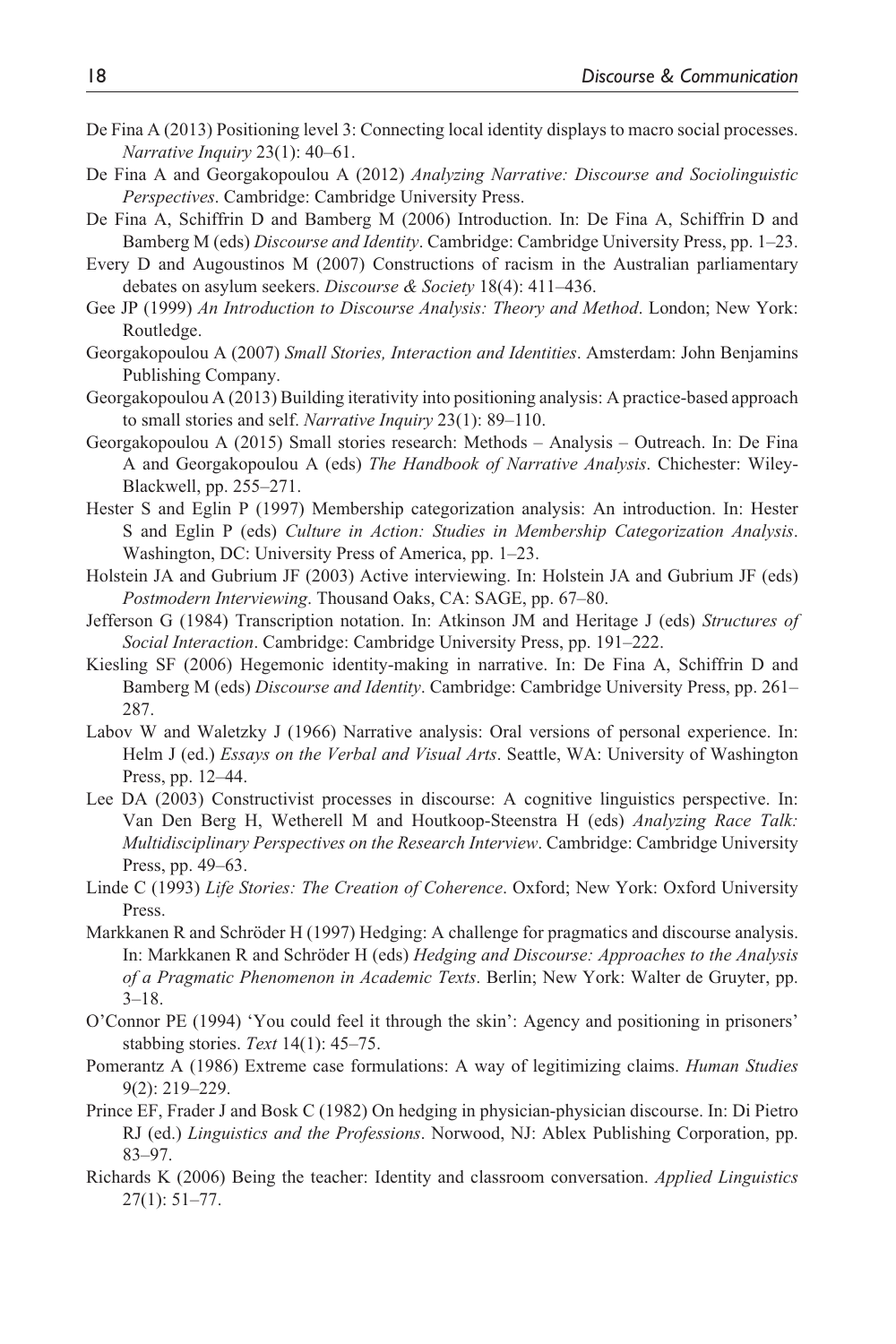- Sacks H (1992) *Lectures on Conversation*, 2 volumes (edited by G Jefferson and introduction by EA Schegloff ). Oxford; Cambridge, MA: Wiley-Blackwell.
- Schiffrin D (1996) Narrative as self-portrait: Sociolinguistic constructions of identity. *Language in Society* 25: 167–203.
- Sehgal P, Van De Mieroop D and Chatterjee A (2013) Negotiating professional and leader identities in interviews with female Indian professionals. *Lodz Papers in Pragmatics* 9(2): 175–198.
- Van De Mieroop D (2011) Identity negotiations in narrative accounts about poverty. *Discourse & Society* 22(5): 565–591.
- Van De Mieroop D and Clifton J (2014) The discursive management of identity in interviews with female former colonials of the Belgian Congo: Scrutinizing the role of the interviewer. *Pragmatics* 24(1): 131–155.
- Van De Mieroop D and Schnurr S (in press) *Identity Struggles: Evidence from Workplaces around the World*. Amsterdam: John Benjamins Publishing Company.<sup>[AQ: 4]</sup>
- Zimmerman DH (1992) Achieving context, openings in emergency calls. In: Watson G and Sieler RM (eds) *Text in Context: Contributions to Ethnomethodology*. Newbury Park, CA: SAGE, pp. 35–51.

## **Appendix 1**

Dutch original of extract 5

| 1050 IR   |       | eu:hm als ik 't mag vragen (als u) wat is u-                                      |
|-----------|-------|-----------------------------------------------------------------------------------|
| 1051      |       | u:w extreemste ervaring met de mannencultuur van ((the company))?                 |
| 1052      |       | dus echt een concrete gebeurtenis of zo, of 'n ervaring dat u                     |
| 1053      |       | heeft meegemaakt dat u toch (.) als vrou: w anders heeft doen voelen?             |
| 1054(1.9) |       |                                                                                   |
| 1055      | IR    | als er een is he $(.)$ °ik weet da niet°                                          |
| 1056      | (2.1) |                                                                                   |
| 1057      | IE    | .hh ik denk dat euh het ergste (.) als vrouw is                                   |
| 1058      |       | dat inderdaad mannen onder mekaar                                                 |
| 1059      | (3.7) |                                                                                   |
| 1060 IE   |       | 'k ga nie zeggen roddelen (1.5). h maar dat er meer (.)                           |
| 1061      |       | ik heb er ooit 'ns bij gezeten                                                    |
| 1062      |       | >alleen wist hij niet aan de telefoon dat ik ook in die zaal zat< (.)             |
| 1063      |       | maar dat er wel over mij iets gezegd werd (1.3)                                   |
| 1064      |       | van diegene aan de telefoon die dacht dat hier                                    |
| 1065      |       | alleen twee drie mannen waren en hij eigenlijk niet wist                          |
| 1066      |       | dat ik er ook zat.h en dan is hij over mij (1.2)                                  |
| 1067      |       | wat niet helemaal positief was (.).hh euh ma (1.1) hm                             |
| 1068      |       | <ik (.)="" da="" dan="" dat="" denk="" doen="" mannen="" meer="" vrouwen=""></ik> |
| 1069      |       | ik denk dat vrouwen roddelen algem- allé roddelen (.)                             |
| 1070      |       | >als ge spreekt over roddelen in beide gevallen                                   |
| 1071      |       | ik denk dat vrouwen meer algemeen roddelen over                                   |
| 1072      |       | 'haar haar zit nie goe' of 'wa voor kleedje heeft dedie nu aan'                   |
| 1073      |       | hh of 'wa broek heeft dieje man aan' als ge 't over de mannen hebt.               |
| 1074      |       | of 'wa heeft hij me zijn' he 'bij welke kapper is hij geweest'<                   |